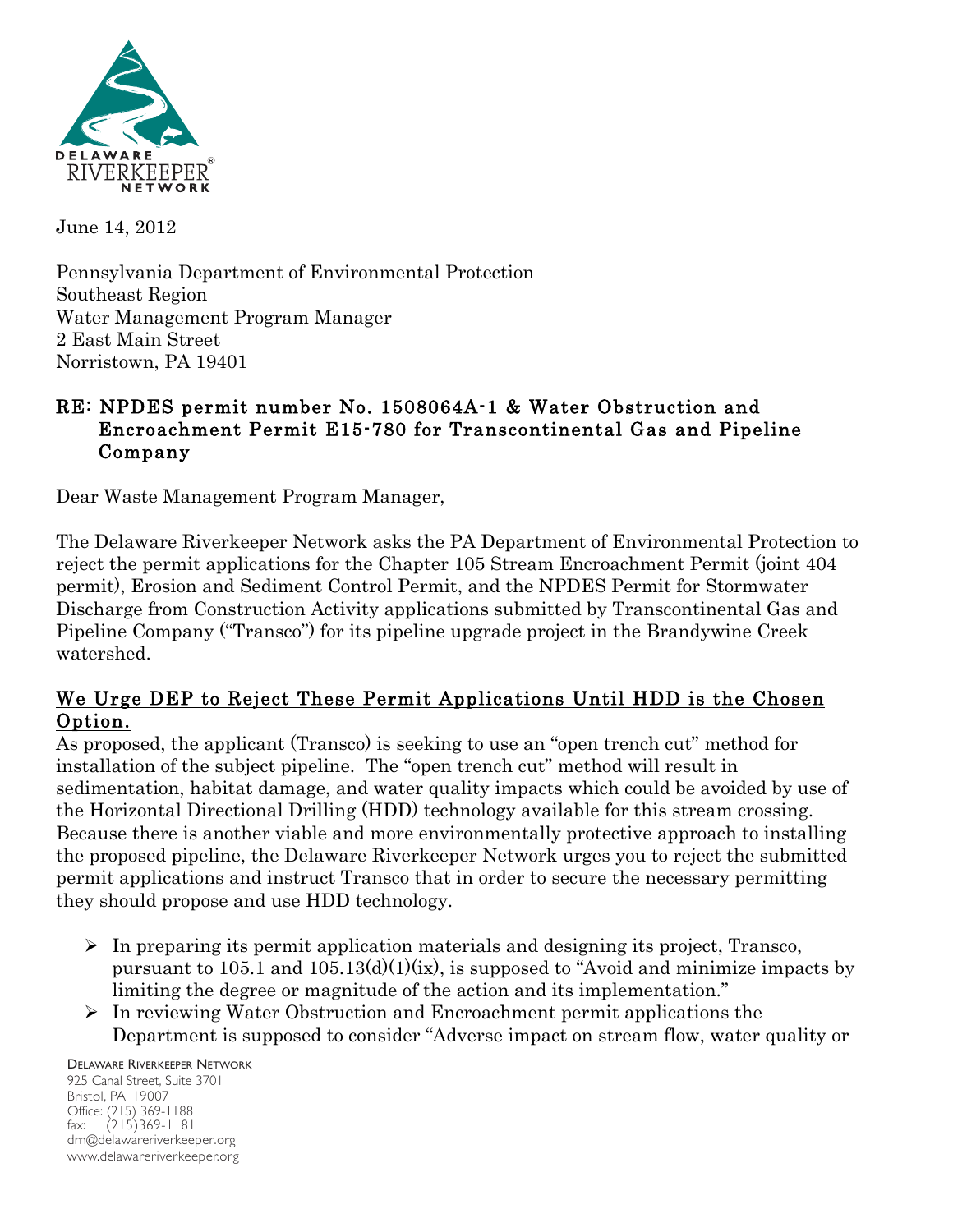the environment which might be reduced or mitigated by reasonable changes in the operation of the project."  $(105.14(c)(3))$ .

In this case there are other reasonable and more environmentally protective options that would avoid the water quality, habitat and other environmental harms associated with the open cut method Transco is proposing  $-$  i.e. using HDD to install the proposed section of pipe across the East Branch Brandywine Creek and Ludwigs Run and requiring enhanced native vegetation to create an enhanced 100 foot vegetative buffer for the streams.

The more environmentally beneficial implications of using HDD for this project are implicitly determined and acknowledged by the Department in its April 9, 2009 decision in which it rejects the NPDES Discharge for Stormwater Construction Activities permit application submitted by Transco which relied upon a version of the open cut method of stream crossing proposed today unless Transco came back with a proposal to use HDD or other approved method for this crossing. In this case, the environmental, social and economic balancing allowed for in 105.16 when there will be environmental harm is not necessary, as the HDD method for this stream crossing would avoid the harms that are of primary concern with this project.

#### Open trench cuts cause TSS pollution as well as harm to benthic organisms and fish of ecological and recreational value in the region…

The open trench cut method of crossing stream results in sedimentation, impacts to benthic habitat, and can result in changes to stream morphology that can further affect downstream habitats.<sup>1</sup> Sedimentation results from the actual crossing activity itself as well as the removal of vegetation and activity that takes place on the stream-adjacent (riparian) lands. While dam and pump methods, such as the one proposed, by Transco, can reduce sediment loadings associated with a wet cut method, there are still sediment releases at levels of concern and impact, and the diversion of the water creates impediments to fish and flows that also have impacts on waterways. Additionally, this method of crossing takes longer, and so it results in longer-term direct impacts to the stream and sediment releases over a prolonged period. Sediment carried in the water column is abrasive and can result in increased erosion downstream.2 In crossings that result in open forest canopies increases in channel width, reduced water depth, and reduced meanders have persisted in the years after using an open cut method of installation.3

Benthic invertebrates can have higher drift rates during construction and reduced densities following open trench cut methods of crossing. Reduced densities can be the result of both the higher drift and the increased sedimentation that affects suitability of habitat resulting from the pipeline installation.4 Changes in downstream diversity and structure of benthic

 $\overline{a}$ 

<sup>1</sup> See, Effects of Sediments Released During Open-Cut Pipeline Water Crossings, CanadianWater Resources Journal, Vol. 24, No. 3, 1999.

<sup>2</sup> Pipeline Associated Watercourse Crossings, 3rd Edition, publication prepared for CAPP, CEPA and CGA by Tera Environmental Consultants.

<sup>3</sup> Ibid 1.

<sup>4</sup> Ibid 1.

Page 2 of 21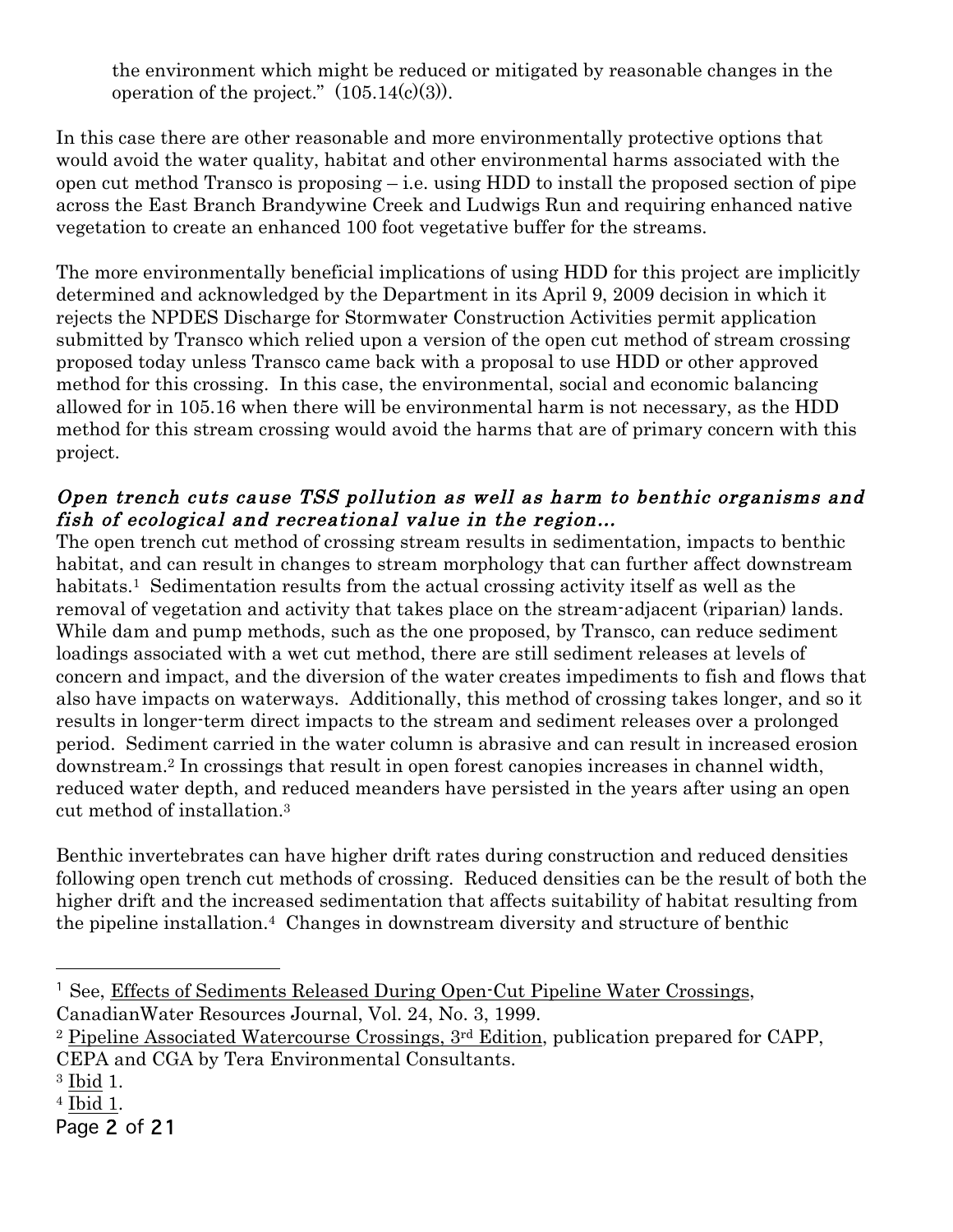invertebrate communities can also result.<sup>5</sup> While, in time, the benthic community generally restores, that does not diminish or negate the ecosystem affects during the time of damage including the other cascading affects to other ecosystem services otherwise provided by the  $invertebrates$  – including as food for other dependent species,<sup> $6$ </sup> the water quality benefits provided by invertebrates helping with nutrient breakdown, and the break down of instream detritus creating food for other species.

Using the open trench cut method of crossing proposed can affect fish, including direct harm but also by reducing the suitability of habitat including for eggs, juveniles and overwintering.7 Fish exposed to elevated TSS levels can experience reduced feeding rates, physical discomfort or damage from the abrasive materials on their gills, decreased instream visibility, reduced food supply, and increased competition as fish attempt to move to cleaner waters. <sup>8</sup> The filling of riffles not only can have adverse impacts for invertebrates and fish, in terms of taking important habitat but it can also diminish the ability of the riffles to help create oxygen, important for aquatic life.9 Over time these impacts can depress the immune system of fish, result in lower growth rates, result in increased stress on individuals and populations, cause damage to the gills – all of which can result in a decline in fish and population health and survival rates. 10 This of course all gets compounded by adverse affects to the suitability of habitat for eggs and juveniles necessary to support the overall community and population. 11 And downstream sedimentation and also disruption of flows during the crossing activities can result in areas of the stream that are shallower or dewatered, thereby taking preferred habitat. 12

A crossing method whereby the waterway is dammed and pumped for construction in a piecemeal fashion, so as to prevent complete blockage of the stream during construction, still suffers from the harms just noted. It is also particularly subject to areas of the stream being dewatered due to altered flows, to increased water velocity and potential scouring from the construction of the watercourse through the undammed portion of the stream, increased erosion of the opposite bank, potential washout of the dam, slower construction and installation and so increased duration of impacts, and extensive instream activity required for installation of the dams.13 All of these potential harms can be avoided using the HDD method of stream crossing.

The expert report from HydroQuest attached further documents how HDD will avoid and

 $\overline{a}$ 

- $11$  Ibid.
- <sup>12</sup> Ibid.
- $13$  Ibid.

Page 3 of 21

<sup>5</sup> Ibid 1.

<sup>6</sup> See e.g. Sweeney, B. W., et al. 2004. Riparian deforestation, stream narrowing, and loss of stream ecosystem services. PNAS, September 2004; 101: 14132–14137.

<sup>7</sup> See, Ibid 1.

<sup>8</sup> See, Pipeline Associated Watercourse Crossings, 3rd Edition, publication prepared for CAPP, CEPA and CGA by Tera Environmental Consultants.

<sup>&</sup>lt;sup>9</sup> Ibid.

 $10$  Ibid.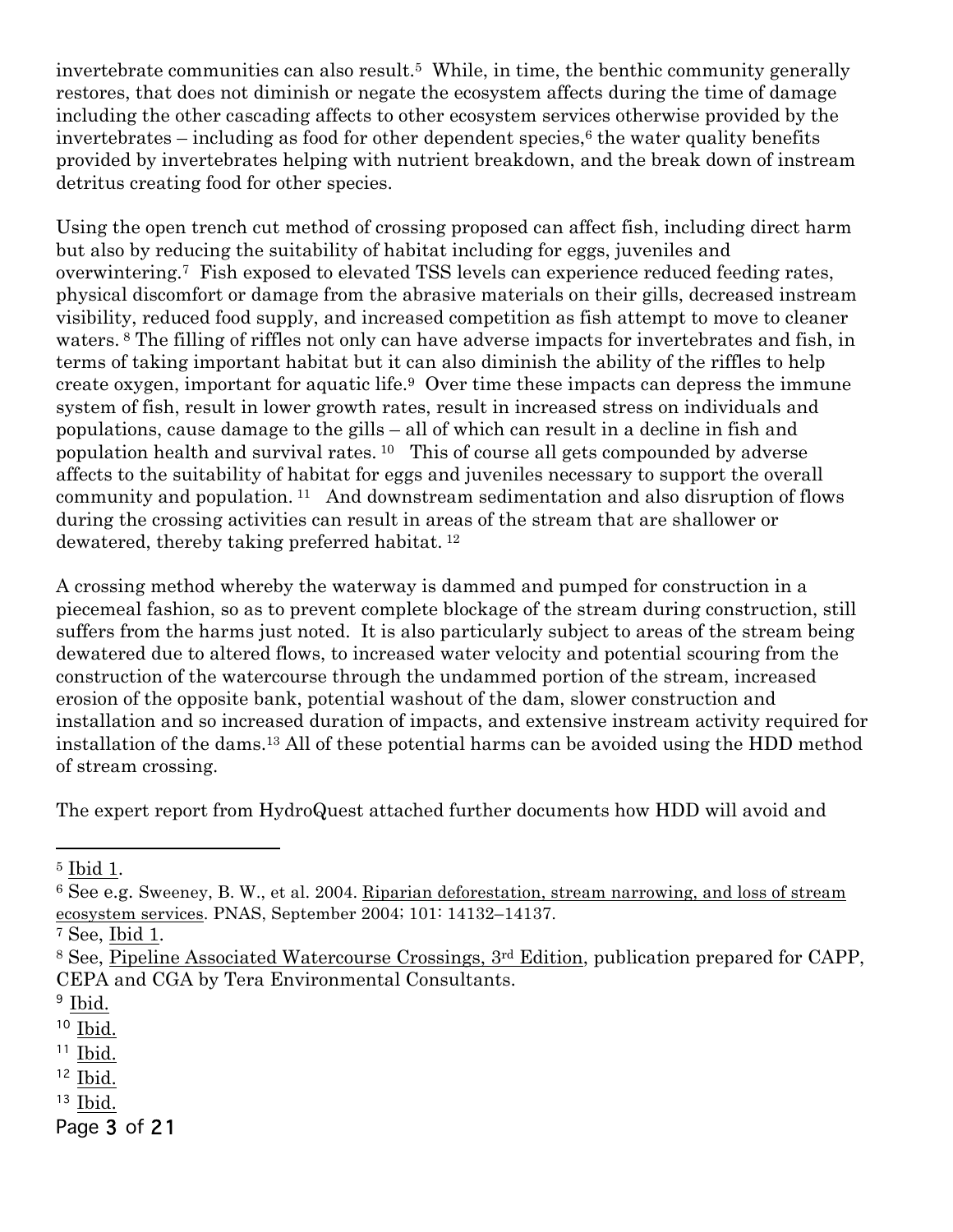minimize harms that would otherwise be inflicted with the open trench cut being proposed.

## Open trench cut method will expose the stream to pollution by hydro-carbon laced liquids such as benzene upstream from a drinking water supply …

Installation via open trench cut may result in high levels of total suspended solids, introducing pollution into the stream and upstream from a drinking water intake. Open trench pipeline crossings also raise other risks of serious water contamination if there is a rupture, discharging into the stream hydro-carbon laced liquids such as benzene that are part of the gas being delivered by the pipeline. With a drinking water intake less than a ½ mile downstream from the proposed Transco Brandywine crossing, the ramifications of such an incident coupled with the TSS contamination known to result are too great to justify using this approach for stream crossing.14

### Open trench cut risks exposure of the pipeline and associated damage, breakage and pollution…

Open trench cuts can alter both stream bank and stream bed stability and increase the likelihood of scouring and exposing the buried pipe. Scouring that exposes pipelines buried in stream beds is well documented. The open trench cut method is likely to set the pipeline shallowly enough that exposure by scour is a real threat. Exposure of the pipeline raises a greater risk of pipeline damage, breakage and pollution; with pipeline breakage resulting in the catastrophic discharge of its contents including hydrocarbons into the natural stream system. Lateral migration of stream channels can also heighten the risk of pipeline exposure. Stream scour can occur in depths up to 3 times that of the maximum river floodwater depth. HydroQuest has determined that, at a minimum, any pipeline installed using the open trench cut method needs to be installed at least 24 feet below the stream bed in order to prevent exposure from scour. The proposed 3 foot depth put forth by Transco raises too high a hazard level for exposure and resulting damage and pollution – thereby putting at risk drinking water, stream water quality, and ecosystem health.<sup>15</sup>

Disruption of the stream channel and banks can also cause destabilization of the stream's natural flows, causing channel migration and erosion that are harmful to the stream. <sup>16</sup>

# The Alternatives Analysis is So Deficient and Misleading as to be Deceptive.

The alternatives analysis provided in the application materials (presumably intended to meet the regulatory obligation articulated in  $105.13(d)(1)(viii)$  is excruciatingly deficient. The applicant fails to provide the level of information or detail necessary for the public, or the Department, to assess and/or compare the impacts and/or benefits of the alternatives considered. The analysis is so "light" that it cannot be said to fulfill the applicant's obligation to undertake this crucial element of the planning and permit application process.

It is important to note that the reduced workspace, stream restoration, and watershed improvement programs proposed for use with the open trench cut method of installation as a

 $\overline{a}$ 

<sup>14</sup> Expert Report from HydroQuest, attached.

<sup>15</sup> Expert Report from HydroQuest, attached.

<sup>16</sup> Expert Report from HydroQuest, attached.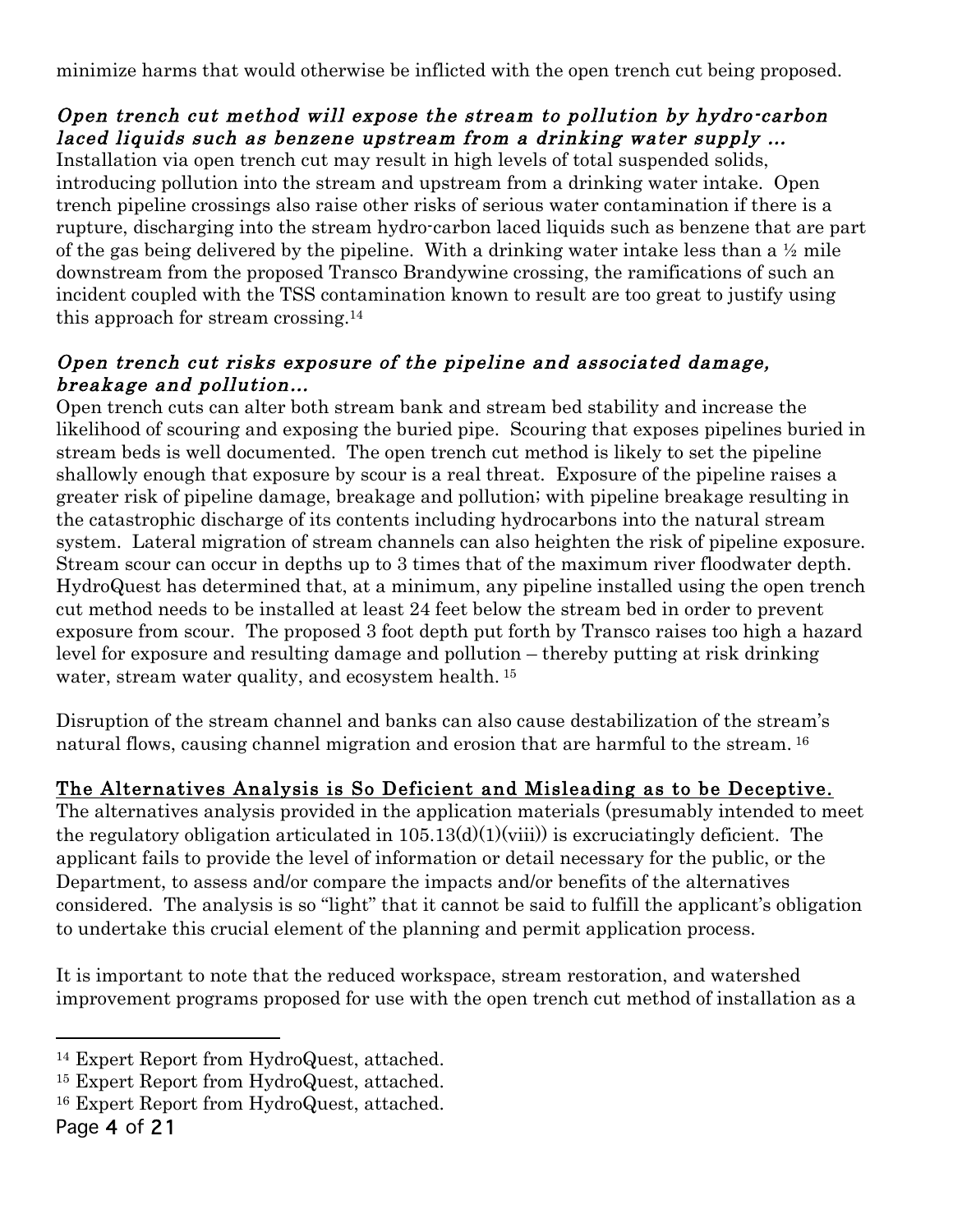way to reduce/mitigate the environmental harms of this chosen alternative, can also be used with the HDD approach for pipeline installation, thereby further reducing/mitigating any environmental harms associated with that method of crossing. As discussed in the current alternatives analysis, none of this complimentary work is proposed with the HDD option, thus supporting Transco's efforts to force selection of the open trench cut option by attempting to maximize any perceived harm from the HDD method of crossing. Furthermore, in its attempt to make HDD look as harmful as possible and open trench less so, Transco talks about the possible catastrophic events associated with HDD such as a blow out, but fails to discuss those associated with open trench cut, such as what would happen in the event of a sudden heavy rainfall and associated flood event overwhelming the dam and installation equipment or if scour were to expose the pipeline and result in a rupture. The alternatives analysis needs to address all options in an even-handed and like manner to ensure the Department and the public have a fair and objective opportunity to compare and assess the various alternatives. Manipulating the information as Transco does undermines and negates the alternatives analysis provided and makes these permit application materials deficient.

#### Modifications to Ensure Needed Additional Protections.

The Project is going to have impacts to a plant species of very high conservation concern known as Lechea Minor. In fact, according to the project narrative, this project will disturb the only place in Pennsylvania that this plant is known to occur. The project narrative provides as the mitigation measures for this species that Transco will not revegetate with grasses or non-native species in proximity to the plant and will later scatter collected Lechea minor seeds in the area – that seems an awfully deficient plan when dealing with a species so unique to this particular location of the Commonwealth. Transco needs to engage a plant expert that can make strong and meaningful recommendations for how to best avoid harming the species before, during and after construction -- that kind of thoughtful planning does not appear in the minimal documentation provided by Transco.

Additionally, Transco offers to "avoid" the use of invasive species in any revegetation efforts – considering the dramatically harmful environmental impact invasive species can and do have, the use of invasives should be prohibited in any part of this project.

Under the preferred action alternative, Transco proposes to restore the impacted streams to a stable channel with riparian buffer. But if the plan is to, as the project narrative suggests, only replace areas currently vegetated with grass with like vegetation, i.e. grass, then Transco cannot succeed in its asserted goal of improving the stream community or the riparian zone habitat. Regardless of the method used for the crossing, we would urge Transco to restore a healthy ecological vegetative habitat along all sections of the stream disturbed by this project, both the current activities and those of the past. All areas currently vegetated with grass should, at a minimum, be re-vegetated with native plants and shrubs that will provide riparian and instream habitat, and benefits such as shading and increased pollution removal. The required enhanced area of native vegetation should be a minimum of 100 foot in width and include shrubs that can provide a helpful degree of shading and habitat to the stream. While we understand that this is a right of way required for the ongoing operation and future maintenance of the project, there is no reason why more beneficial native plant

#### Page 5 of 21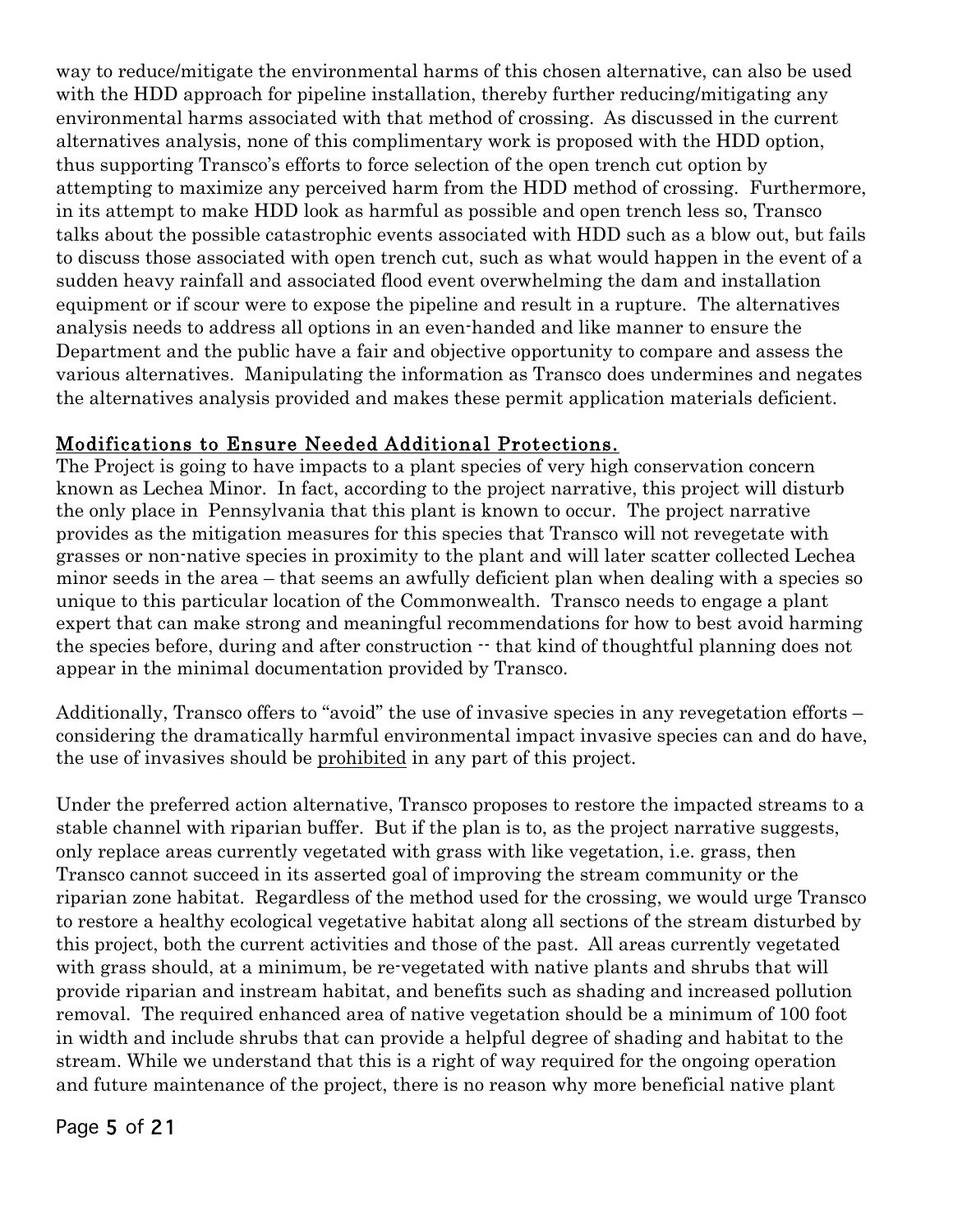communities cannot be installed, even if it has to be disturbed in the future for needed maintenance and/or other appropriate pipeline work.

The Delaware Riverkeeper Network is concerned about the suggested resolution with regards to construction windows to protect fisheries (which prohibits instream work between October 1 and June 15 as per the PA Fish and Boat Comm'n) and to protect bog turtles (which prohibits construction work between April 1 and September 31 as per the US Fish & Wildlife Service). The resolution has been to secure agreement from the USF&WS to allow construction to modify the bog turtle protection so that essentially the normal construction limitation is waived as long as exclusionary fencing is used. We are concerned in light of the fact that US F&WS has said the potential risk to bog turtles comes from their travelling within the stream corridor. Exclusionary fencing would inhibit this necessary travel/migration. Using HDD would prevent impacts to the stream corridor and therefore negate the need for any of the biological construction windows to be violated or waived. We would further suggest that if open trench cut were allowed it should be more important to protect the travel and habitat needs of an endangered species as opposed to that of stocked trout – if open trench cut is allowed then the bog turtle protections should remain in place and the Department should prevent stocking of the trout for the year in which construction takes place – we recognize this may not be politically tasteful, but it is what should be dictated by your mandate to protect the environment.

#### HDD best protects the stream bed, banks, and ecosystems, and best avoids the pollution risks and harms presented by open trench cut …

The HDD method of crossing would allow the pipeline to cross without disturbance of the streams beds and without further disturbance of the streamside lands so important to waterway health. HDD would also ensure that the pipeline was set deep enough to avoid exposure by scour or channel migration.

HDD is the best approach for ensuring preservation of water quality, channel integrity, fisheries and riparian health. HDD minimizes and avoids the level of riparian disturbance that has to take place for pipeline installation.

Based on current technology and best practices the Delaware Riverkeeper Network urges the use of HDD for crossing of all streams associated with this pipeline and that installation begin and end outside of the 500 year floodplain of all crossed waterways in order to ensure the greatest level of pipeline and riparian protection. There is no technological or practical reason not to use this more community and environmentally protective approach for the pipeline crossings being proposed.

Regards,

Mayo 16. vou Rom

Maya K. van Rossum the Delaware Riverkeeper

Page 6 of 21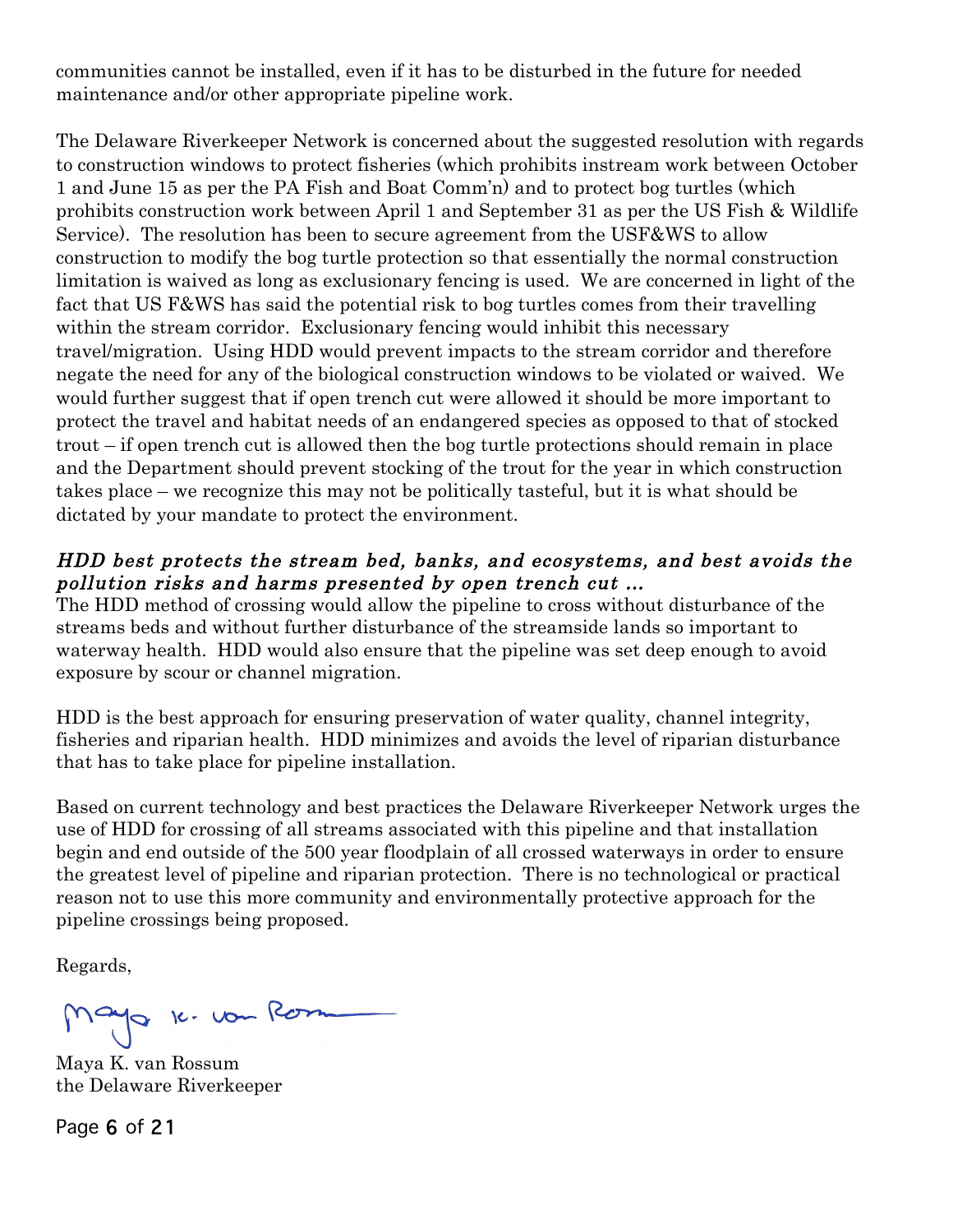





June 12, 2012

Attn. Maya K. van Rossum the Delaware Riverkeeper Delaware Riverkeeper Network 925 Canal Street 7th Floor, Suite 3701 Bristol, PA 19007

# RE: Hydrologic and Environmental Rationale to Bury Gas Pipelines using Horizontal Directional Drilling Technology at Stream and River Crossings

Ms. van Rossum,

### Introduction

At issue is whether replacement of Transcontinental Gas Pipeline Company, LLC (Transco) 30-inch diameter gas pipelines beneath East Branch Brandywine and Ludwig's Run creeks with 42-inch diameter pipes should be conducted via open trench burial methods or utilizing horizontal directional drilling (HDD) technology. Transco addresses HDD as one of the Design and Construction alternatives, determining that this is not the best alternative for this project. HydroQuest does not agree with the Transco conclusion, and recommends that HDD is the best technological option for crossing the East Brandywine and Ludwig's Run, as well as the unnamed tributaries that are part of this proposed project.

Key issues and factors that should be weighed in the decision regarding the appropriate method of stream crossing are presented below, along with recommendations. While the ultimate HydroQuest recommendation to replace gas pipelines using HDD technology is in this letter cast in terms of the Brandywine Creek area, the recommendation applies equally throughout all of the Delaware River watershed and beyond.

# Environmental, Safety and Monetary Risks

Page 7 of 21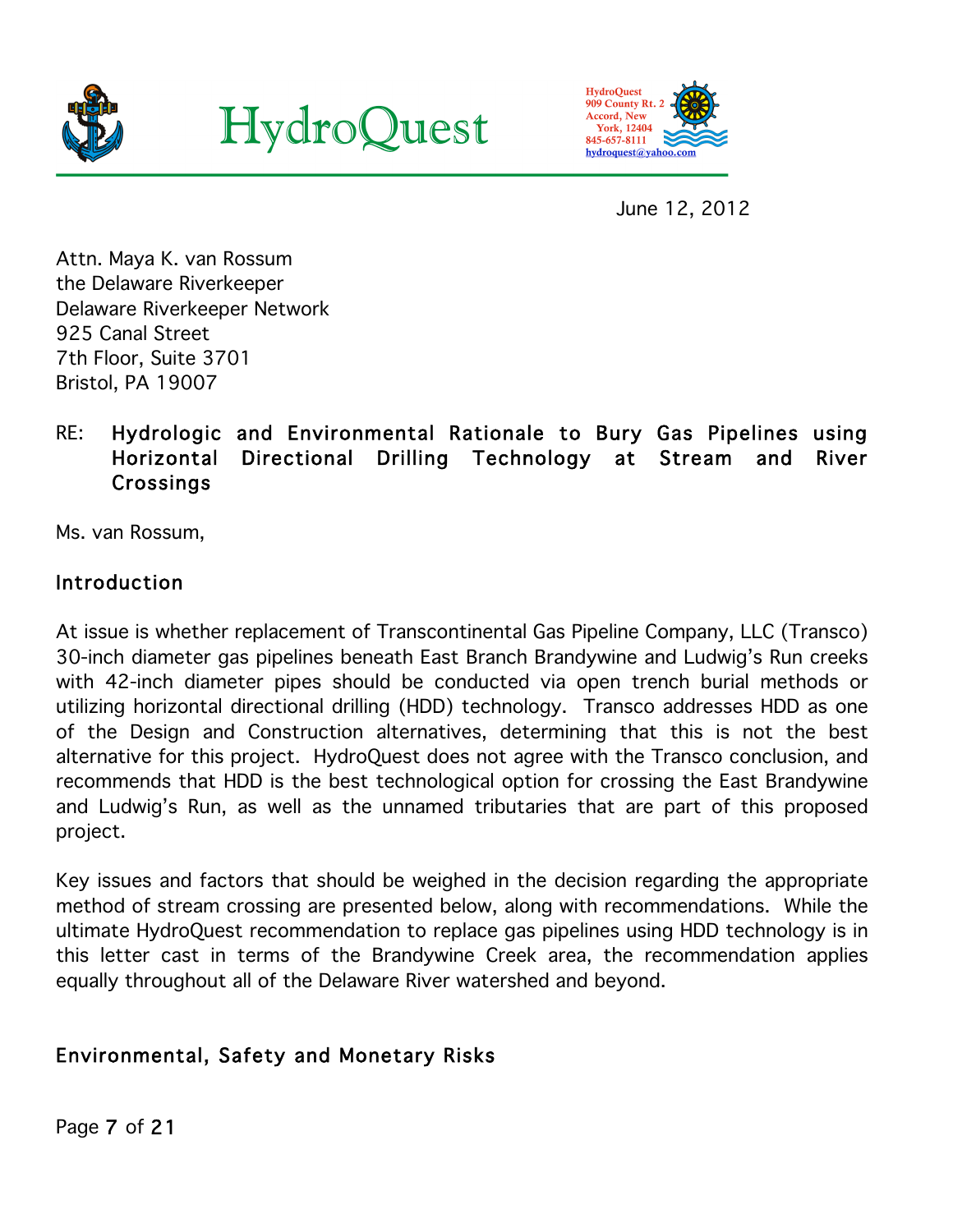There are numerous environmental, safety, and monetary risks associated with open trench burial of gas pipelines (wet, dry, slurry). Open trench burial involves the excavation of sediments for pipeline installation perpendicular to or across streams and their sometimes wide floodplains, along with removal of vegetation and well-established ecosystems. HDD involves the placement of pipelines far below stream corridors without disrupting and fragmenting healthy, viable, ecosystems. It removes the potential for pipeline exposure and rupture in a safe manner without denuding and modifying streambeds, banks and the adjacent riparian buffer zone. Where pipeline crossings have already occurred, such as in the Brandywine Creek area, HDD based pipeline replacement will not require again disturbing the creek and its buffer zone.

There are serious environmental problems associated with pipeline crossings of streams. The most significant risks associated with open trench pipeline burial include unnecessary disruption and fragmentation of riparian ecosystems, potential for explosions, potential introduction of invasive species, potential pipe exposure due to insufficient sediment depth above bedrock for pipe burial placement below potential scour depth (in some cases), the added potential for pipe exposure and rupture associated with lateral channel migration during flood events, additional stream and ecosystem disturbance during remedial activities, and downstream water quality degradation. Financial benefits of HDD pipeline crossings include the elimination of upfront costs of conducting hydrologic/engineering studies needed to assess maximum potential scour depth on all stream reaches targeted for pipeline crossings (see, for example, Doeing et al., 1997) and avoiding significant future expense involved in remediating storm exposed and ruptured pipelines.

Another significant environmental risk associated with both wet and dry trench methods of gas pipeline crossings of rivers and streams is the potential of releasing hydrocarbons or other contaminants directly into surface water and fragile downstream ecosystems. Gas, as it is extracted from a well, may be mixed with hydraulic fracturing fluids. Hydrocarbon-laced condensate or natural gas liquids (NGLs) associated with natural gas (e.g., benzene) may degrade downstream drinking water supplies as well as underlying aquifers recharged by stream water if pipe rupture occurs. The Brandywine Creek Transco pipeline area is located less than 0.5 miles upstream of a drinking water supply intake. Pipe rupture here might well result in a public health hazard. In the absence of pipe rupture circumstances, massive stream disturbances associated with pipeline installations may result in high total suspended solids (TSS) concentrations for extended periods of time. This may adversely impact and degrade downstream ecosystems, fisheries and water supplies.

Beyond this, open trench pipeline installations may unnaturally alter both stream bank and streambed (i.e., channel) stability, thereby increasing the likelihood of scouring within

Page 8 of 21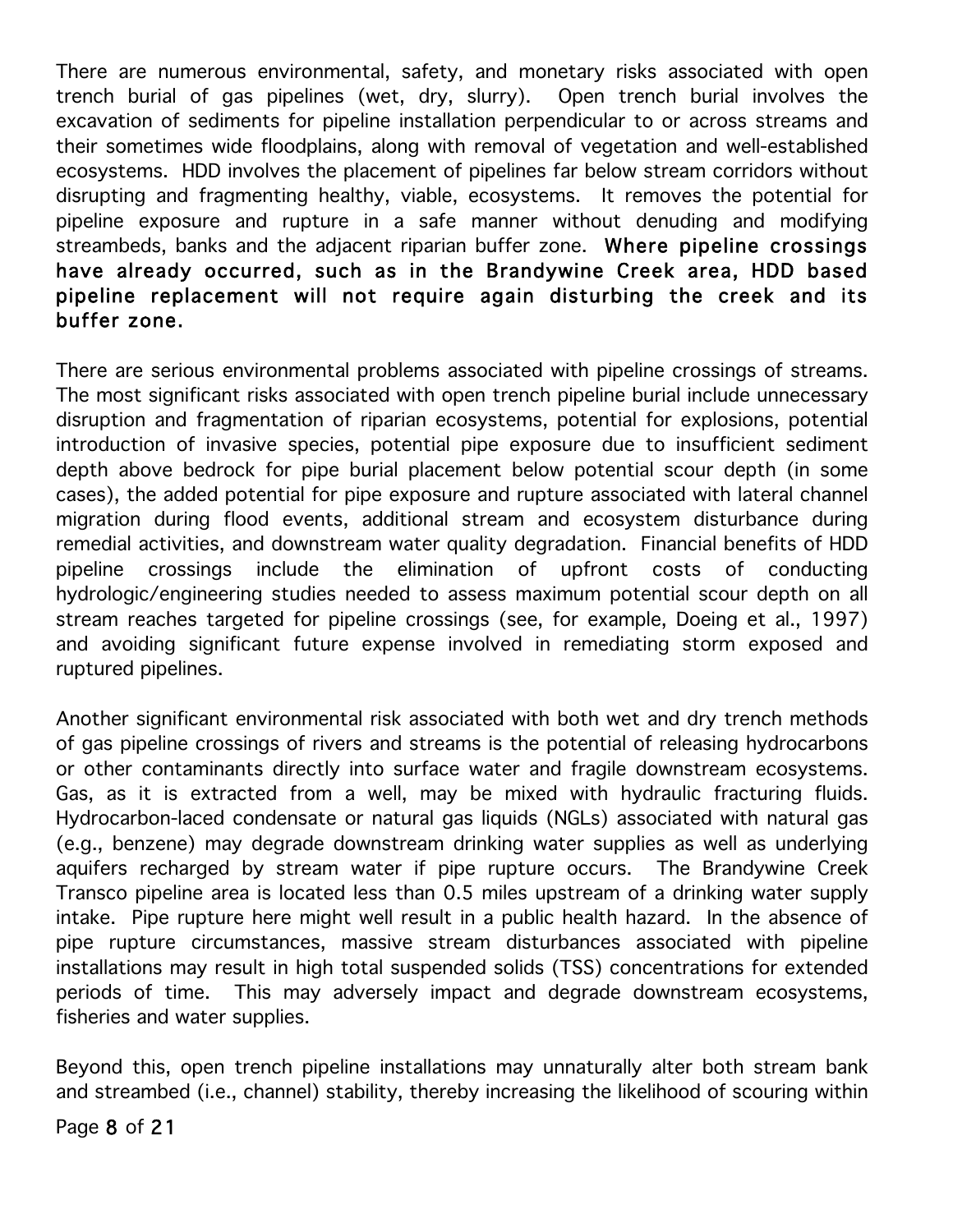backfilled pipeline trenches. This is because open trenches themselves, when backfilled, may not be compacted to stable pre-trench sediment permeability conditions. Flooding rivers can scour river bottoms and expose pipelines to powerful water currents and damaging debris. More recently, unusually heavy rains possibly associated with climate change, threaten to increase overall stream degradation and channel migration – thereby exposing shallowly buried pipelines.

Most if not all of these risks can be avoided by using HDD technology to place pipelines far below elevations of maximum channel scour and lateral channel migration, preferably within bedrock where possible. Concern has been raised regarding the use of the clay mineral bentonite to thicken drilling mud during HDD operations. Review of industry Material Safety Data Sheet (MSDS) ecotoxicologic data specific to bentonite (CETCO, 2012; CAS# 1302-78-9) reveals that the Lethal Concentration (LC50) in water that would kill 50 percent of freshwater fish would require 16,000 mg/l continuously for 96 hours (rainbow trout LC50: 19,000 mg/l, 96 hours), an extremely high and unlikely concentration should leakage or spillage occur. Bentonite has a low solubility in water and does not bio-accumulate. The risks relative to using bentonite during HDD operations appear to be low.

HDD is now sufficiently advanced to the point where it is commonly used to cross beneath streams during gas pipeline installations. The HDD procedure readily removes most potential short and long-term environmental impacts associated with open trench pipeline installations. Thus, it is not necessary to disrupt the physical integrity of stream corridors, their ecosystems and intact fisheries. It should be incumbent upon pipeline companies to adhere to commonly used HDD practices now widely employed in order to minimize their environmental footprint and harm.

## Examples of Channel Bed Scouring and Gas Pipeline Failures

Buried pipelines may be exposed by streambed lowering resulting from channel degradation, channel scour, or a combination of the two (Fogg and Hadley, 2007). Scour hole development in streams and rivers adjacent to buried pipelines may expose and damage pipelines, thereby posing a significant threat to the downstream environment. Scour hole development proximal to pipelines is well-documented in both stream and seabed settings. To illustrate this point, a number of pipe exposure and failure instances are documented here. For example, deep scour holes were found adjacent to a 42-inch gas pipeline crossing in a shallow Eems seabed crossing between the Netherlands and Germany (Spiekhout and Russ, 2002). Because of a decrease in the depth of sediment cover, rocks had been dumped on the pipeline several times in the past. The evaluation showed that the pipeline was now situated in what could be regarded as an underwater groyne (i.e., a wall of rocks extending from a riverbank outward into a river to control

Page 9 of 21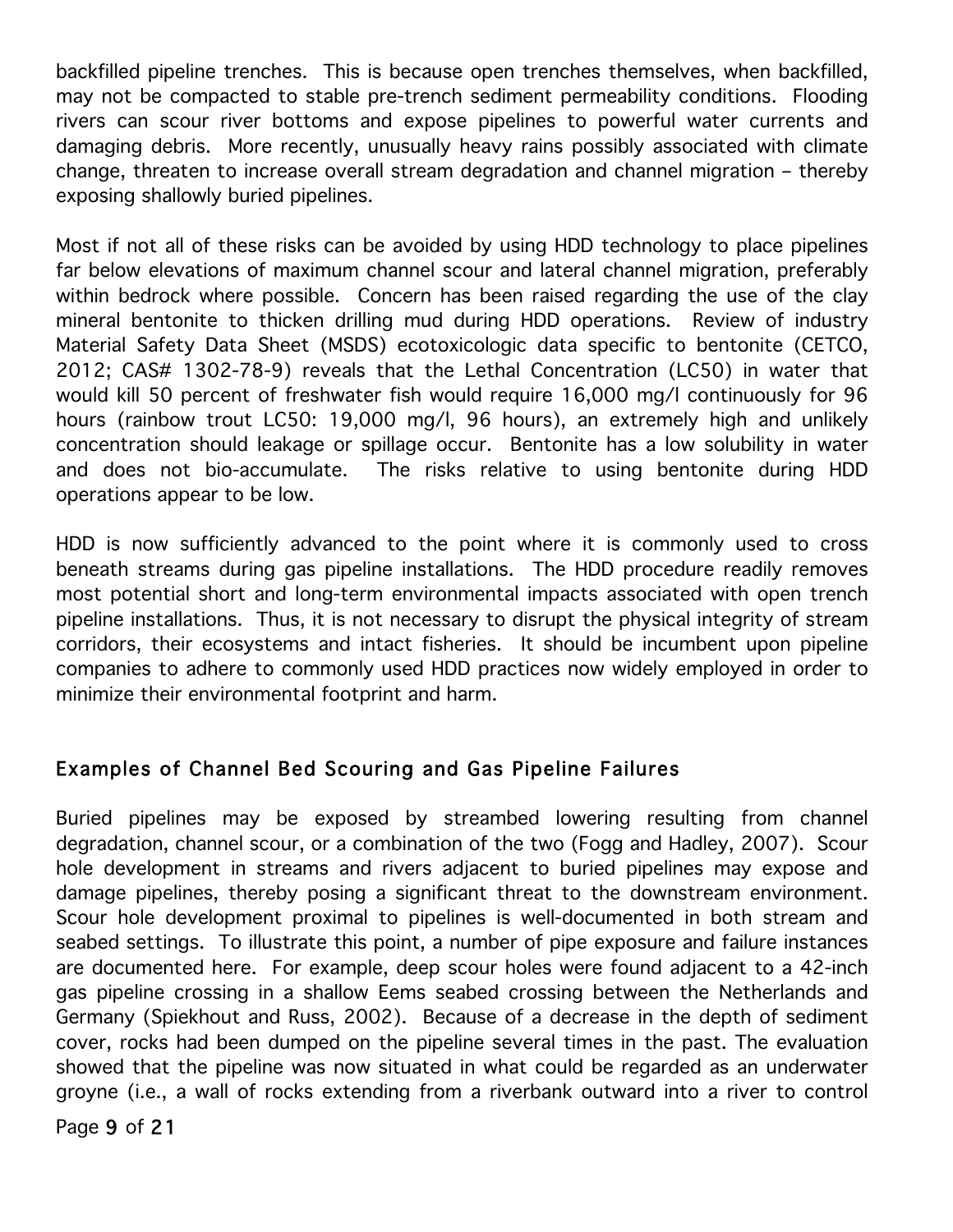erosion). Scour hole development occurred due to turbulent flow. In some places the cover was inadequate or completely absent. The responsible authorities had indicated that rock dumping was not to be used again in future.

In 1993, the flooding Gila River in Arizona ruptured a 36-inch pipeline, sending naturalgas bubbling to the surface (Randazzo, 2010). In addition, and also associated with 1993 flooding in Arizona from heavy water releases from San Carlos Lake, several El Paso Natural Gas pipelines, which crossed the Gila River near Coolidge, Winkleman, and Kelvin were "scoured" and uncovered by the force of the water and failed (Wikipedia).

Doeing et al. (1997) further document six gas pipelines in the Gila River Basin that were either exposed on bridges or failed due to stream erosion stemming from January 1993 floods in Arizona. The failures were critical because these were major transmission lines that supplied natural gas to residential and industrial users in whole communities and groups of communities. Stream-based pipe "(f)ailures were caused not only by vertical scour of the streambed but also by bank erosion, lateral channel migration, avulsions, bridge scour, and secondary flows outside the main channel. … Several of the pipelines in the study failed as a result of a meander migration or avulsion of the stream into previously less active or nonexistent channels." Based on field observations and hydraulic modeling for the 100-year design flood, researchers documented maximum vertical scour to 26.6 feet (8.1 meters) and lateral scour to 6,274 feet (2,050 meters) at some failed pipeline crossings. The results of their analyses provide solid justification to use HDD technology to avoid the costly and environmentally damaging consequences associated with shallow pipe burial as is being proposed by Transco and other pipeline companies in the region.

Clean up associated with pipeline breaks can be extremely expensive. As such, the extra costs of HDD pipeline installation versus open trench pipe burial may be offset both monetarily and in terms of avoiding adverse environmental impacts. For example, Federal officials investigating a July 2011 pipeline break that spilled 1,500 barrels of oil into a Montana river said that few companies take river erosion and other risks into account when evaluating pipeline safety. ExxonMobile expects that cleanup costs associated with fouling an estimated 70 miles of shoreline of the Yellowstone River may cost about \$135 million (Billings Gazette, 2012). The Department of Environmental Quality in Montana is also concerned with thousands of pipelines that cross small or intermittent streams.

Fifteen years prior to the above mentioned Yellowstone River spill, a damaging flood event in Texas ruptured eight pipelines and spilled more than 35,000 barrels of oil and oil products into the San Jacinto River (Billings Gazette, 2011). While gas pipelines are not conducting oil, natural gas commonly includes condensates that include hydrocarbons and other pollutants which, if released into the environment, pose an environmental risk (e.g., to potential bog turtle habitat and travel corridors, fisheries, water supplies). Fogg

Page 10 of 21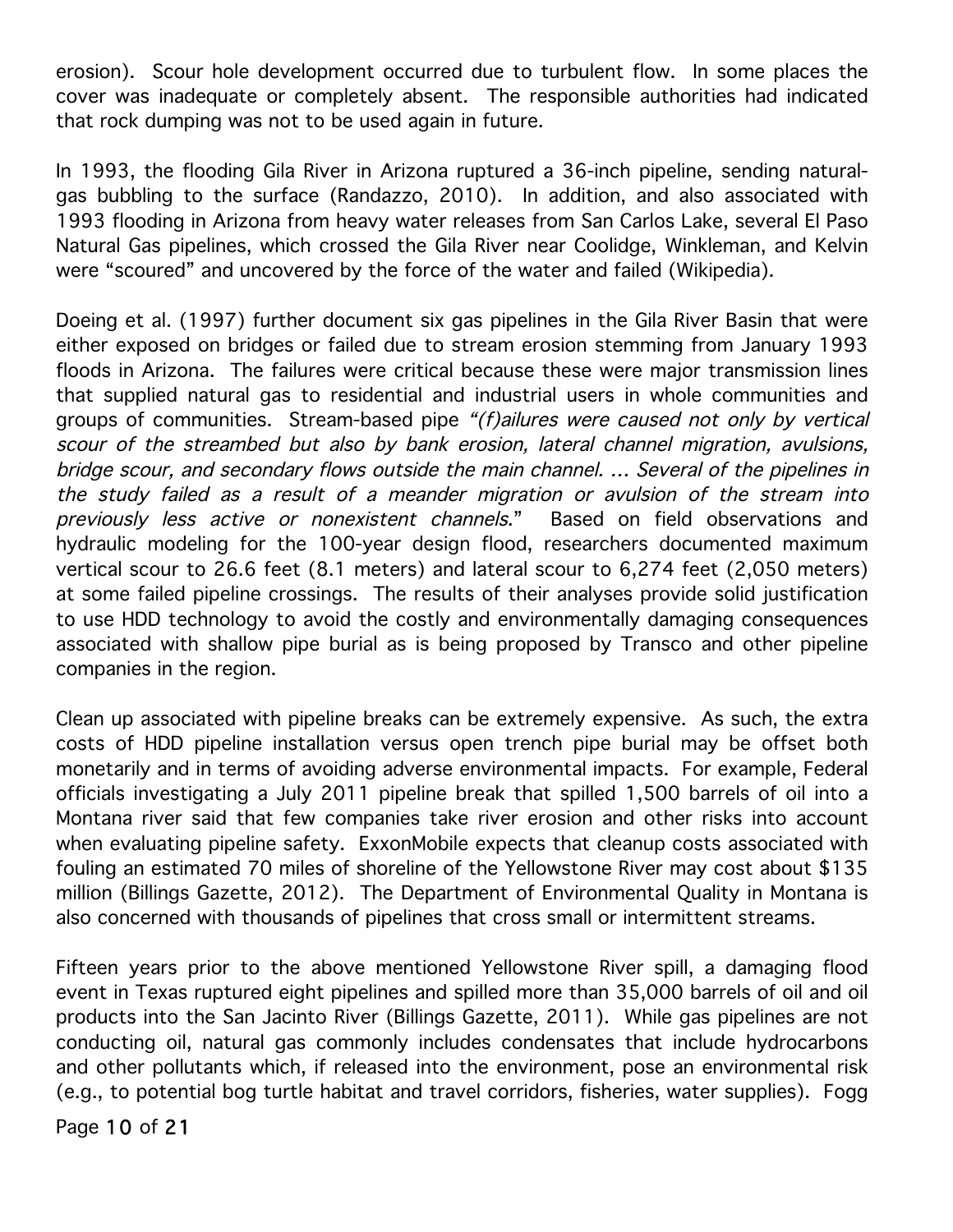and Hadley (2007) of the Bureau of Land Management recognized and addressed this critical issue:

"In 2002, the U.S. Fish and Wildlife Service raised concerns about the potential for flash floods in ephemeral stream channels to rupture natural-gas pipelines and carry toxic condensates to the Green River, which would have deleterious effects on numerous special-status fish species (Figure 1)."



Photo from Fogg and Hadley (2007) of an exposed pipeline crossing the Green River, Utah. Natural gas pipeline breaks during flooding can release condensate toxic to sensitive fish species. Ludwig's Run and the East Branch of Brandywine Creek are a stocked trout fishery.

Fogg and Hadley (2007) evaluated hydraulic considerations for pipeline crossings stream channels. Their Figure 10, shown below, depicts lateral migration of a stream channel during high water that excavated a section of pipeline under the floodplain that was several feet shallower than at the original stream crossing. Ludwig's Run has had similar lateral migration of the channel.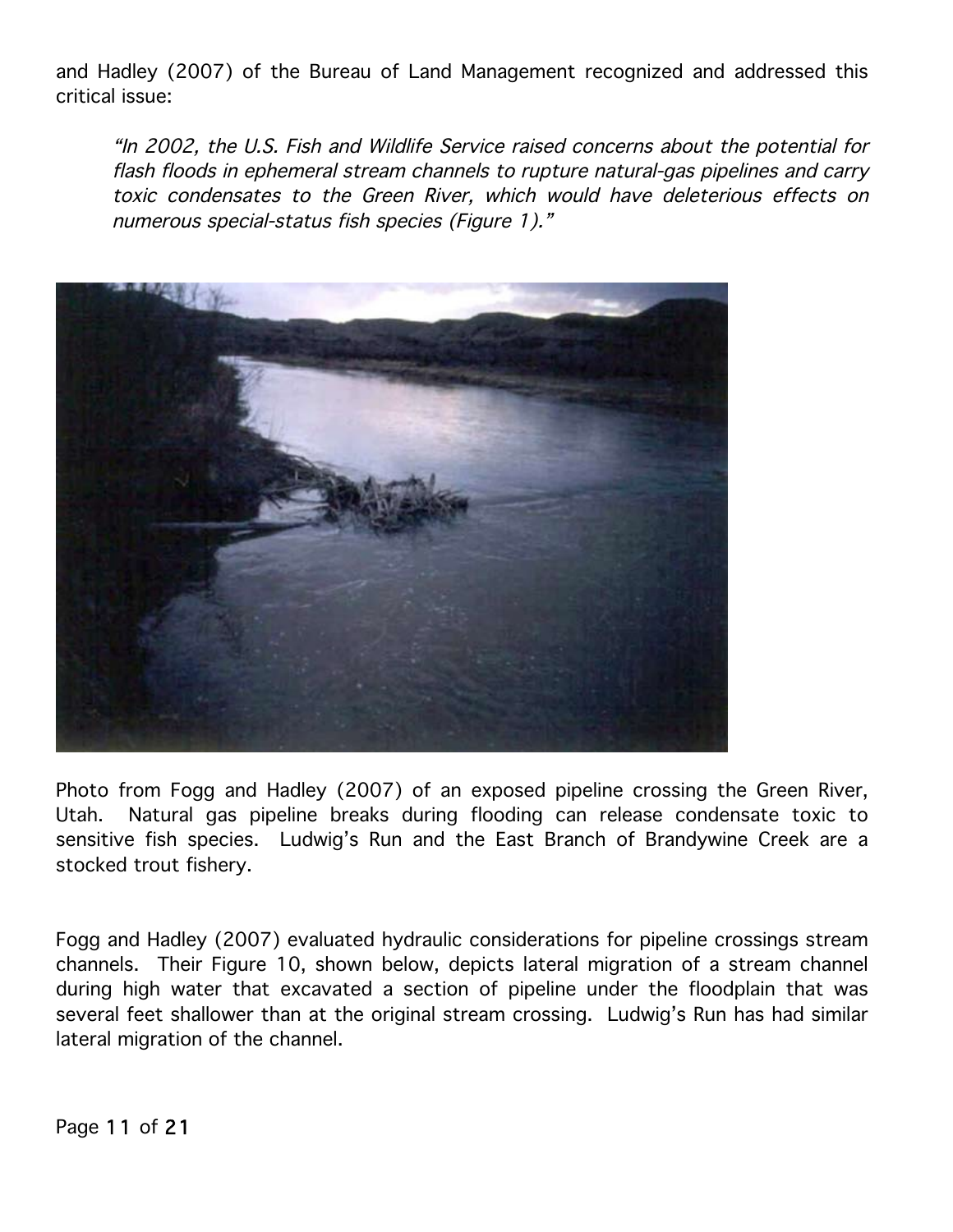

Photo from Fogg and Hadley (2007) of an exposed pipeline crossing an unnamed western US river. Here, lateral migration of a stream channel during high water excavated a section of pipeline under a floodplain that was several feet shallower than at the original stream crossing.

Talke and Swart (2006) and De La Motte (2004) discuss gas pipelines and how manmade changes and actions have altered channel morphology and changed channel stability in an estuary setting. Soil erosion and channel migration in a low gradient mud flat area reduced the soil cover over a pipeline, resulting in scour hole formation and making the pipeline vulnerable to rupture.

Existing regulations regarding pipe burial depth are wholly insufficient. Federal regulations require that pipelines crossing rivers be buried at least four feet underneath most riverbeds (Billings Gazette, 2011). Kirkbride (2009) states that the East Brandywine Creek pipeline is buried just under a meter below grade. While bridge piers are more readily exposed to stream scouring than pipelines, it is telling that bridge failure analyses have determined that channel scour occurs to depths of up to three times that of maximum river floodwater depth (e.g., scour to 30 feet with a 10 foot floodwater depth). Many hydrologic and geomorphic factors contribute to the assessment of maximum scour depth potential under the wetted invert or base of a stream channel during a 500-year flood event. HDD technology presents the best safety mechanism for

Page 12 of 21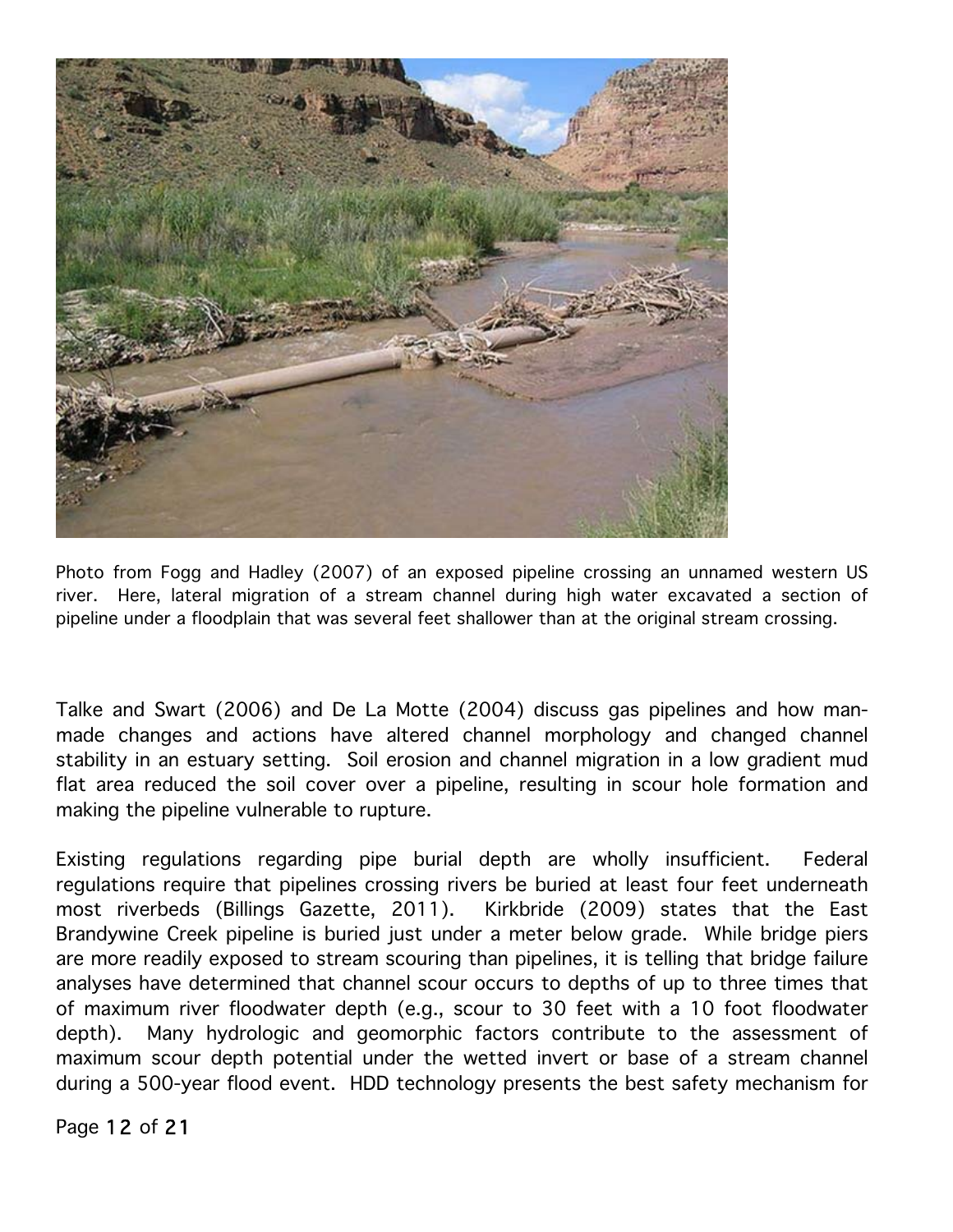insuring preservation of channel integrity, water quality and health of downstream fisheries.

# River Crossing Technology & Risks

Pisano et al. (2001) detail state-of-the-art river crossing technology as of 2001 using an annular casing system pressurized with nitrogen, and routine leak detection monitoring. This system could be considered in Pennsylvania river and stream crossings. Aronson et al. (2007) review international industry best practices for Russia/CIS for effective management of pipeline crossings, especially where high quality salmonid fisheries may be involved. A review of their work points out that stream pipeline crossing pose a number of potential environmental risks including an increase in total suspended solids loads with increased sediment transport, alteration of river hydraulics, impact to fisheries, stream stabilization, damage to ecological integrity, and soil erodibility.

HDD, discussed below, presents one of the newest and most effective means of installing gas pipelines below streambeds while minimizing land disturbance and adverse environmental impacts. HDD may be conducted such that land disturbance at pipeline burial locations can be set back from streams beyond floodplains, thereby avoiding infringement into riparian areas inclusive of streambeds and banks. In this manner, areas next to streams can be preserved intact versus being adversely impacted by trenching machinery and open cut trenches extending across streams.

# Physical Limits of Horizontal Directional Drilling

Hair (2011) assesses the current state of the art in horizontal directional drilling for pipeline installation. Key factors that potentially limit the feasibility of HDD installation are subsurface conditions, pipe diameter, and drilled length. With a few exceptions, most subsurface geologic materials may be successfully penetrated for HDD installations. "Experience in the mining industry with raise bores indicates that reaming tools in diameters exceeding anything contemplated for a pipeline (in excess of 10 feet) can be rotated with long strings of drill pipe." (Hair, 2011). The ream hole must be twelve inches larger than the outside diameter of the pipeline to be pulled through the hole. Hair (2011) addresses the industry's current maximum demonstrated pipe diameter and the routine nature of HDD application:

"Demonstrated Maximum Pipe Diameter

The feasibility of HDD for installation of very large diameter welded steel pipelines is demonstrated by experience in 2004 on the Cross Island Pipeline Project for The National Gas Company of Trinidad and Tobago. This 56-inch

Page 13 of 21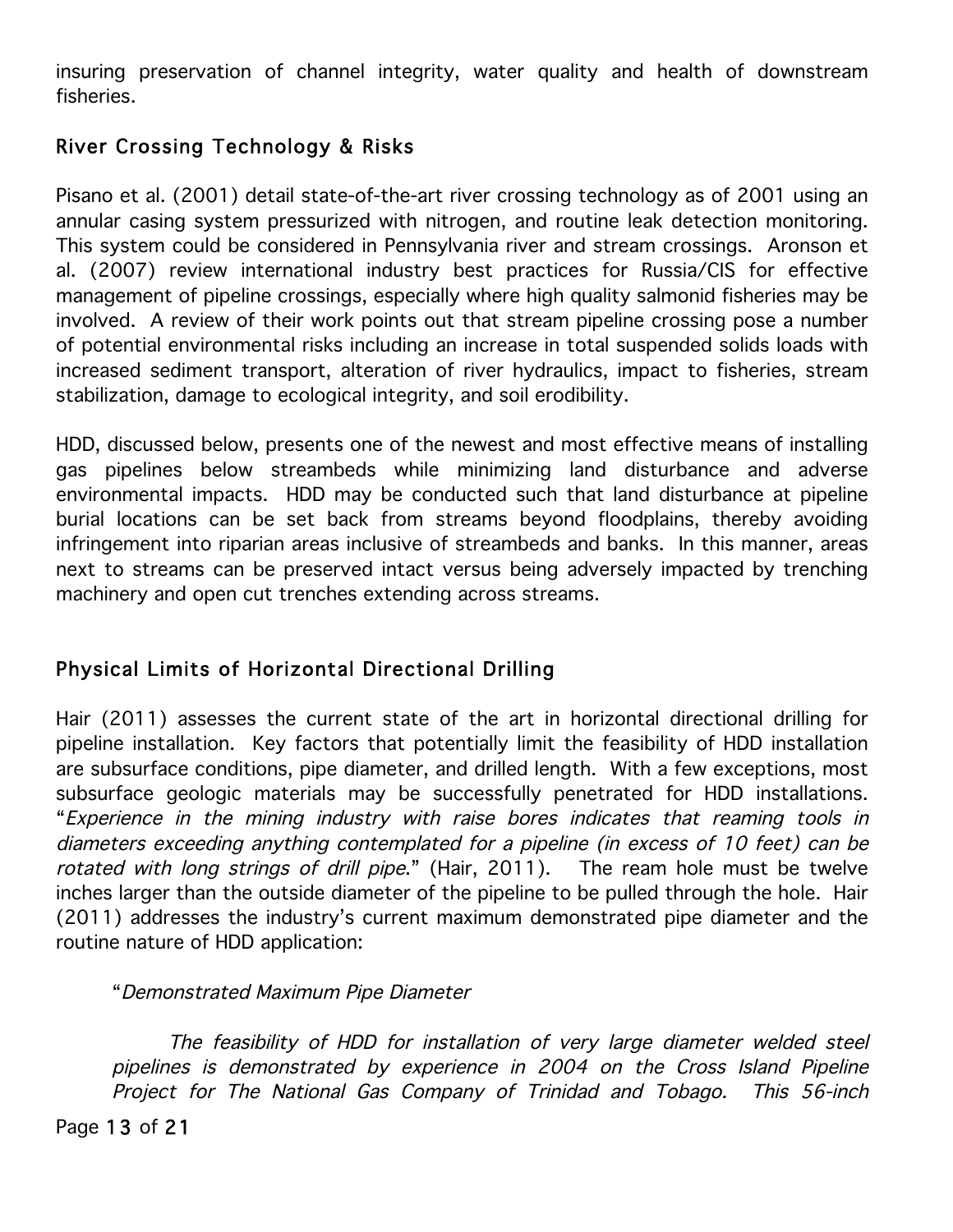diameter pipeline project included three HDD crossings in lengths of 2,230 feet (680 meters), 2,517 feet (767 meters), and 2,415 feet (736 meters). Seventytwo inch reaming tools were employed.

The explosion of new natural gas transmission pipeline construction over the last three years has made HDD installation of 42-inch diameter pipe common, if not routine. (Emphasis added) This is demonstrated by the fact that, in the last three years alone, the author's engineering firm has designed fifty (50) 42-inch HDD crossings with a total length of over twenty miles. The length of eight of these crossings exceeded 4,200 feet (1,300 meters) with the longest exceeding 5,500 feet (1,700 meters)."

Depending on a number of factors including pipe diameter, demonstrated HDD distance, using the drilled intersect technique may make maximum pilot hole lengths of up to 14,000 feet (3,676 meters) achievable (Hair, 2011). Another benefit of HDD is that ice scour damage associated with pipeline landfalls may be avoided (Hair, 2011). Furthermore, rupture of pipelines shallowly buried within stream corridors (i.e., placed in formerly open trenches) will almost certainly require immediate and costly remedial action. In such cases, there will not be sufficient time or resources available to minimize adverse environmental impacts. These impacts are likely to be far-reaching because most pipe ruptures occur during flood events where contaminant dispersal is likely to be great. Unfavorable impacts associated with shallowly buried pipelines argue for using deep HDD methods to avoid degradation of stream corridor ecosystems and habitat fragmentation.

## Clearly, with the current state of the art of HDD technology, there is no need to jeopardize stream and river water quality or downstream ecosystems.

## HDD Pipeline Endpoints Should be Placed Outside the 500-Year Floodplain

HDD endpoints should be located beyond the 500-year floodplain boundary. Rapid and/or turbulent stream flow has the potential of causing pipeline rupture, as documented in a number of examples provided above. Determination of what flood recurrence interval (e.g., 50-year, 100-year, 500-year) should form the basis of locating HDD endpoints should be based on a statistical assessment of recorded flood events from one or more long-term nearby USGS stream gaging stations. Major flood events are not isolated in nature, instead they tend to occur within broad areas with regional, widespread, storms. As an example of the type of analysis required to assess the flood recurrence intervals associated with major storm systems, HydroQuest hereby provides the results of a

Page 14 of 21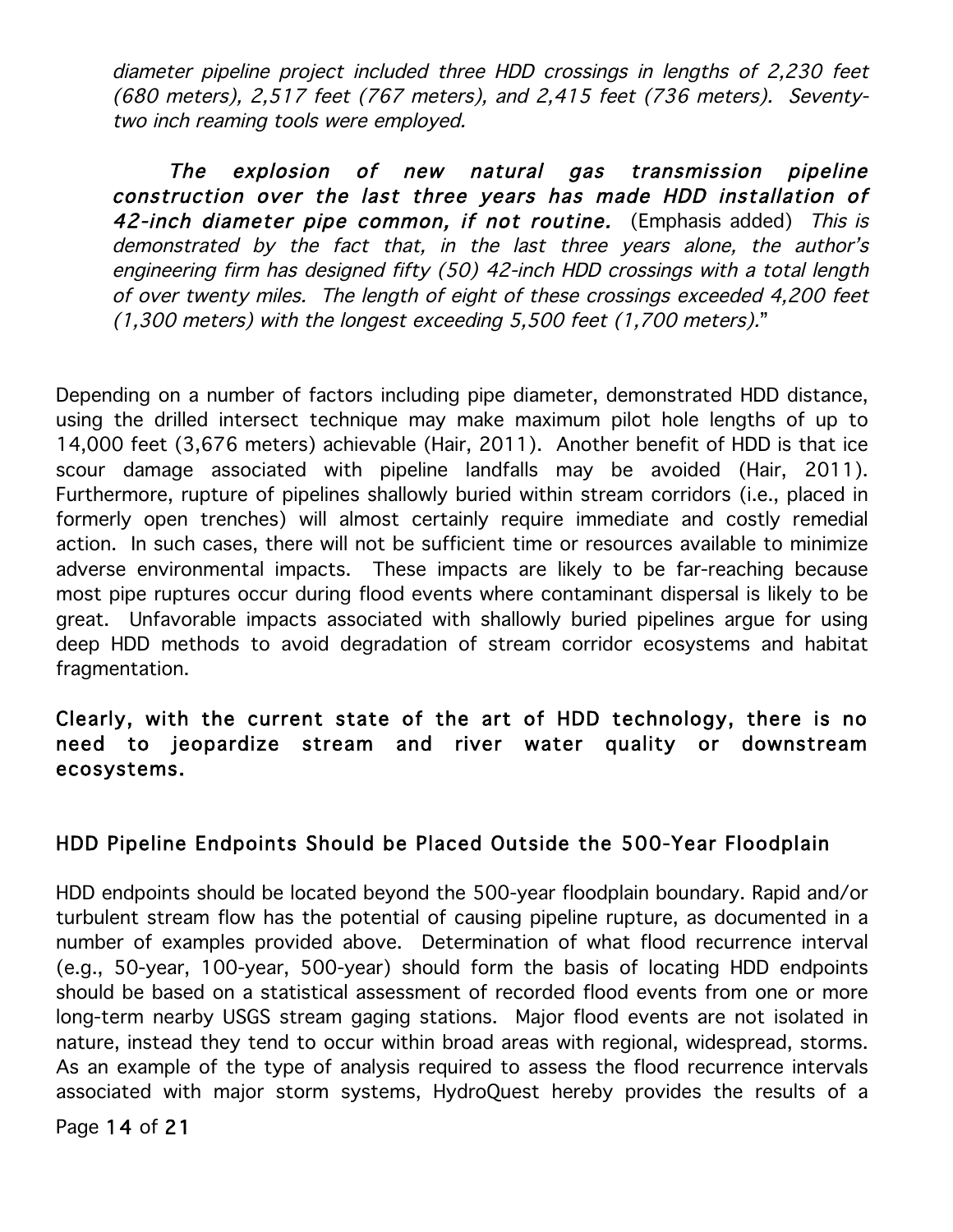statistical assessment conducted for the Schoharie Valley, New York State area. This may be reviewed at: http://hydroquest.com/Schoharie, and is hereby incorporated by reference.

In this example, HydroQuest used long-term peak water year data (102 years) for the Schoharie Creek at Prattsville, inclusive of USGS's peak flow estimate there for the Hurricane Irene storm of 8-28-11. USGS (pers. comm.) estimates the peak flow at Prattsville was between 100,000 cubic feet per second (cfs) and 120,000 cfs. A value of 110,000 cfs was used by HydroQuest to conduct a statistical analysis of the flood return interval associated with floodwaters of Hurricane Irene. The HydroQuest Log-Normal Distribution plot and related statistical data supporting a 500-year flood return are presented at: http://hydroquest.com/Schoharie/. It is important to recognize that a 500-year flood is a statistically-based number that may, in fact, occur back-to-back in consecutive years. Clearly, regional flooding to 500-year flood return stream stage levels provides a solid basis for placing HDD endpoints outside 500-year floodplains.

Additional support for using 500-year floodplain levels as HDD endpoints comes from the work of Fogg and Hadley (2007) who state that pipelines that cross stream channels on the surface should be located above all possible flood flows that may occur at crossing the site. They also state that at a minimum, pipelines must be located above the 100 year flood elevation and preferably above the 500-year flood elevation. By analogy, buried pipes should be located sufficiently deep so as to not be adversely impacted by scouring under 500-year floodwater depths.

## HydroQuest Flood Return Interval Analysis of Brandywine Creek

Preliminary assessment of data from USGS gage 01480700 East Branch Brandywine Creek near Downingtown, PA located 0.83 miles upstream from the pipeline crossing, documents a stream stage of 12.06 feet and discharge of 8,070 cubic feet per second on June 22, 1972 associated with Hurricane Agnes. The watershed area upstream of this gaging station encompasses 60.6 mi2. If one assumes a roughly similar channel cross-sectional area and floodplain width at the Brandywine pipeline crossing it is possible to assess whether this 12 foot creek depth is likely to be a maximum depth expected to be associated with a storm with a 500-year flood return interval.

HydroQuest evaluated this question by conducting a statistical analysis to determine the likely flood return interval of the 1972 twelve-foot stream depth recorded at the USGS Brandywine gaging station. Forty-six years of annual peak flow data was statistically analyzed (Figure 1). To some unknown degree some of the flow was affected by regulation or diversion. To be valid, each of the four tests conducted had to pass a Chi-Square Test. Type 1 Gumbel distribution and Normal distribution tests failed the Chi-

Page 15 of 21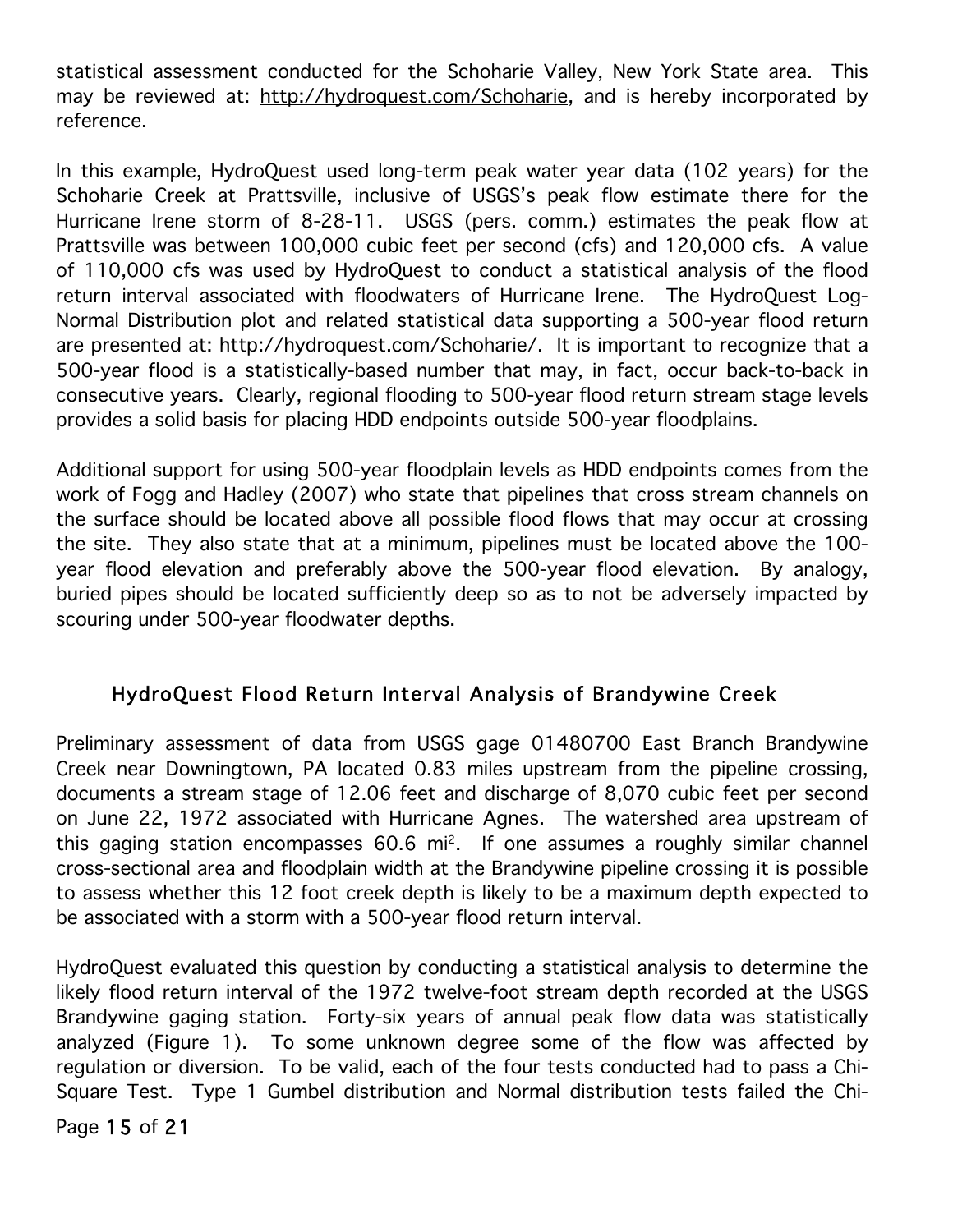Square Test. Both the Log-Pearson Type III distribution (Figure 2) and Log-Normal Distribution (Figure 3) tests passed, providing a statistically based flood return interval for the 1972 flood of about 50 years. Thus, the 1972 flooding and associated depth of Brandywine Creek is far less than what will certainly occur during 100-year and 500-year flood events. An idea of the relative magnitude of flow difference may be obtained by examining the statistically determined stream flow (discharge (Q) in cubic feet per second: cfs) for different flood return intervals (Tr in years):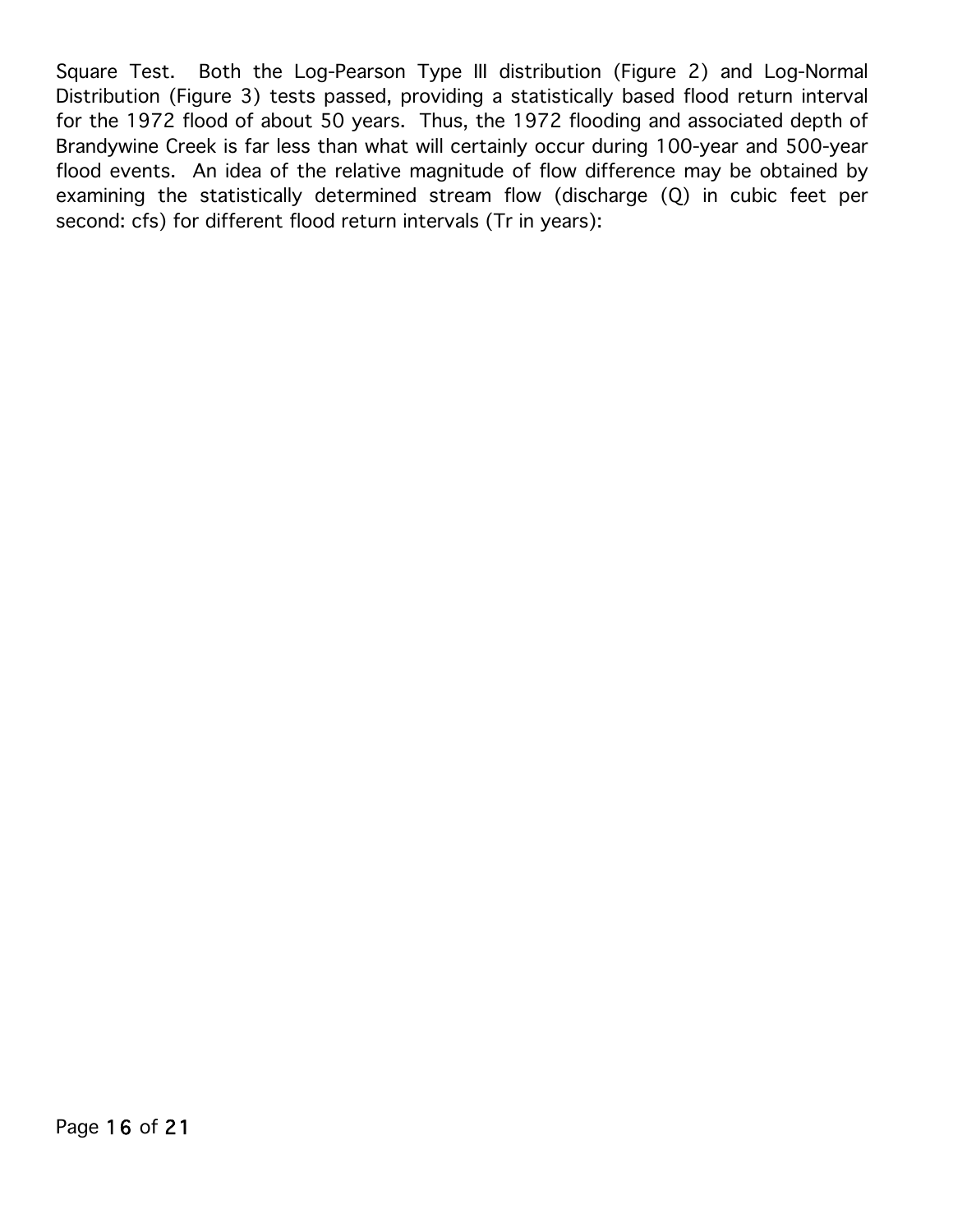|            | Log-Normal<br>Distribution | Log-Pearson Type II<br>Distribution |
|------------|----------------------------|-------------------------------------|
| Tr (years) | <u>Q (cfs)</u>             | <u>Q (cfs)</u>                      |
| 1.01       | 643                        | 646                                 |
| 2          | 2,415                      | 2,412                               |
| 5          | 3,895                      | 3,894                               |
| 10         | 5,002                      | 5,006                               |
| 25         | 6,531                      | 6,546                               |
| 50         | 7,758*                     | 7,787                               |
| 100        | 9,058                      | 9,105                               |
| 200        | 10,437                     | 10,507                              |
| 500        | 12,392                     | 12,502                              |
| 1000       | 13,979                     | 14,125                              |

\*: June 22, 1972 peak stream flow of record was 8,070 cfs with a stage of 12.06 feet.

While comparative measurements of creek cross-sectional area are required both at the USGS gaging station and at the Brandywine pipe crossing to determine flood depths, it is probably reasonable to assume that the 500-year flood has an associated maximum stream depth of at least 15 feet, perhaps more depending on the cross-sectional area at the pipeline crossing. Field work should be conducted to refine this number, inclusive of Rosgen flood depth field characterization methods. Creek depth is one of a number of important factors that influences potential scour depth. Doeing et al. (1997) conducted scour evaluations using a combination of field data and numerical sediment transport models HEC-6 and HEC-2 for 100-year design floods. Based on model assumptions, sediment composition and thickness, channel width, stream discharge, stream velocity, channel curvature, channel morphology, presence of armor layers, field evidence of dunes and anti-dunes, and numerous other factors, they found that potential scour depth varied to depths in excess of 100-year stream flood depths (i.e., Gila River at Duncan). Thus, potential scour depths may equal or exceed maximum 100-year flood water depths. Since 500-year flood return intervals not only will occur but have in recent time (i.e., see Schoharie Creek flood return interval analysis above), it is reasonable to assume that the potential Brandywine scour depth associated with the 50-year return interval flood of 1972 (possibly to at least 12 feet) is far less than the 500-year return interval flood.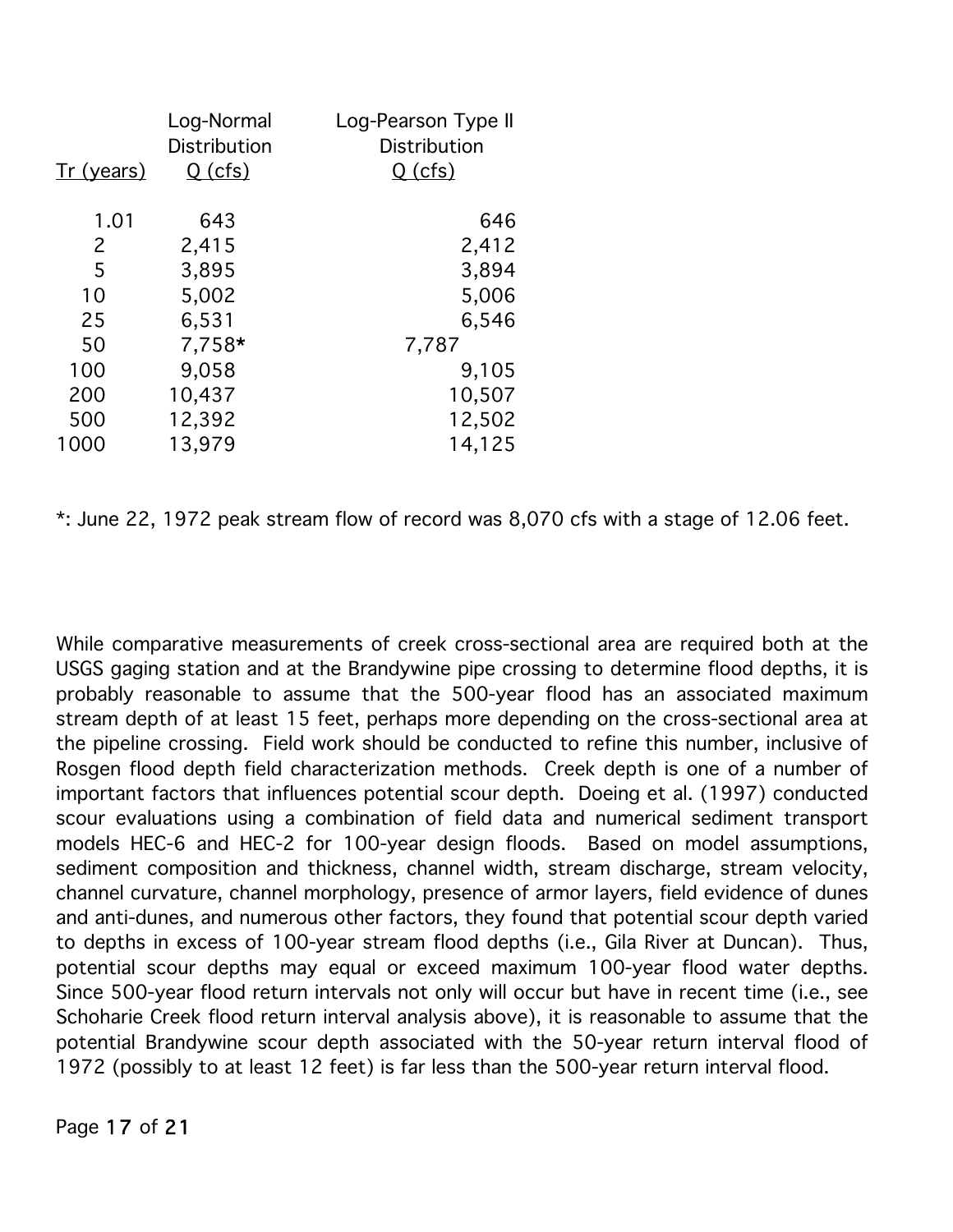# Potential Brandywine Scour Depth at the Pipeline Crossing

In the absence of detailed field data and modeling, it would be prudent to assume that potential channel scour depth (not field and model analyzed) may at least equal the maximum 500-year flood stage water column at the Brandywine pipeline crossing, as well as at other pipeline crossings. This 500-year flood depth can be reasonably determined through comparative field survey work of channel cross-sectional areas and flow assumptions (i.e., at the nearby USGS gaging station and at the Brandywine pipeline crossings). In the absence of detailed hydraulic evaluation of the Brandywine pipeline crossing within an as yet un-delineated 500-year floodplain (using methods comparable to that of Doeing et al.), it would not be prudent to bury a replacement pipeline at a depth of less than twice the maximum 50-year stream flood stage. Thus, Brandywine pipeline protection from scour may require burial to at least 24 feet, far below the current 3 foot or so pipe burial depth. Pipe rupture protection would best be accomplished by using HDD technology to isolate gas pipelines far below 500-year floodwater scour depth potential while avoiding channel degradation and habitat fragmentation within the riparian zone.

## Important Brandywine Creek Scour Risk

Importantly, if the thickness of sediment cover present below the stream invert (i.e., channel bottom) and above bedrock is less than the potential scour depth, then pipe burial in an open sediment-walled trench will knowingly and unnecessarily place the stream environment and downstream water supply at risk from contaminants released from pipe rupture. Review of the Brandywine Creek 42" Mainline "A" Replacement Alternatives Analysis reveals text in a number of places that imply that the depth to bedrock below the stream invert may be quite shallow. Nowhere in the text is this quantified. If sediment thickness is less than potential scour depth, then all open trench pipe replacement options should be abandoned.

Even if there is sufficient sediment thickness to allow replacement pipe to be installed below the maximum potential scour depth, open trench excavations have too many undesirable environmental risks, as discussed above. These risks include exposure to toxic materials released into the environment from pipe ruptures. The HDD alternative section of the alternatives analysis seeks, to a large degree, to downplay this option because of somewhat longer times local residents will be inconvenienced. The alternative

Page 18 of 21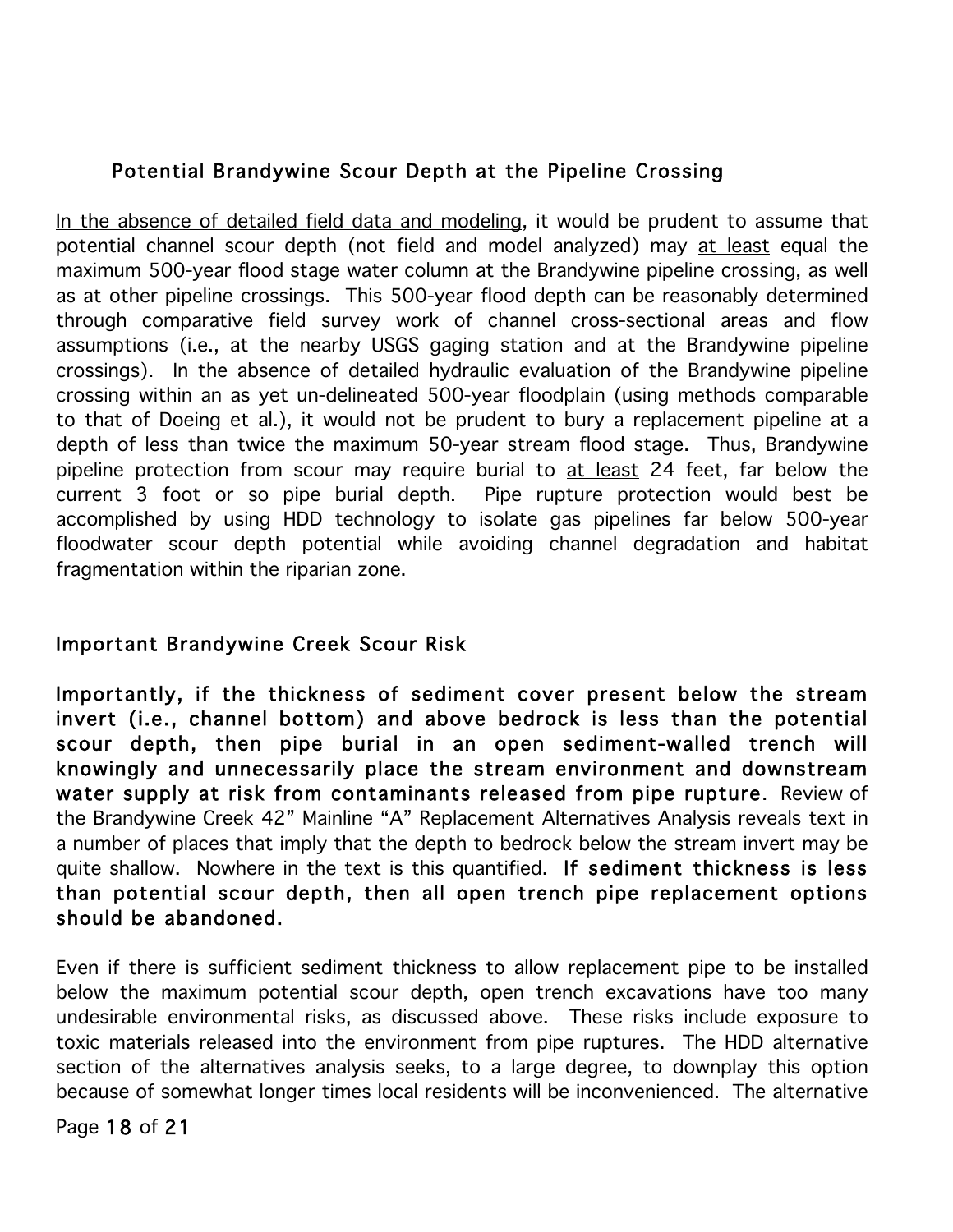option section should be rewritten to include discussion of potential repeated times of inconvenience associated with remedial pipeline replacement activities following pipe exposure and rupture.

#### Recommendations

Open trench crossings of streams and rivers for gas transmission pipelines may disrupt and adversely impact the physical integrity of stream corridors, their ecosystems and intact fisheries, and stream water quality. Field data collection and modeling are necessary to determine potential maximum channel scour depth far in advance of initial pipeline burial or replacement burial. It is highly unlikely that the needed data exists for the Brandywine pipeline crossing, otherwise the existing pipeline would have been buried far deeper than it is. Pipeline replacements at stream crossings provide an opportunity to forever remove the numerous environmental and other risks associated with pipeline exposure and rupture that stem from no or inadequate evaluation of scour potential.

The explosion of new natural gas transmission pipeline construction over the last three years has made Horizontal Directional Drilling installation of large-diameter pipe common, if not routine. HydroQuest recommends that all gas transmission pipelines be placed using HDD technology, locating pipe endpoints beyond the limit of 500-year floodplains. While this recommendation is cast in terms of the East Brandywine Creek area, it applies directly throughout all of the Delaware River watershed and beyond.

Should HDD not be contemplated at all new and replacement pipeline crossings of streams and rivers, no open trench pipe burial should occur without full hydrologic and engineering analysis of all the variables discussed in this letter, as well as those addressed in the evaluation methodology used by Doeing et al. (1997) and the hydraulic evaluations of other researchers. To do so would not be prudent and would knowingly place pipelines, residents and the environment at risk. Furthermore, in light of today's knowledge base relative to mechanisms and variables associated with pipeline exposure and rupture, failure to fully evaluate streambed scour potential before installing or replacing pipelines may needlessly place pipeline companies at legal risk.

HydroQuest also recommends that the Horizontal Directional Drilling alternative provided be substantially redone. Instead of being advanced as an alternative riddled with problems, it should be rewritten as the preferred best option that is stated as being "technically feasible" with a detailed discussion of how best to overcome any outstanding issues. We suggest that an RFP be put out to obtain HDD design plans and bids from qualified contractors, including John D. Hair of J. D. Hair & Associates, Inc. (see References below).

Page 19 of 21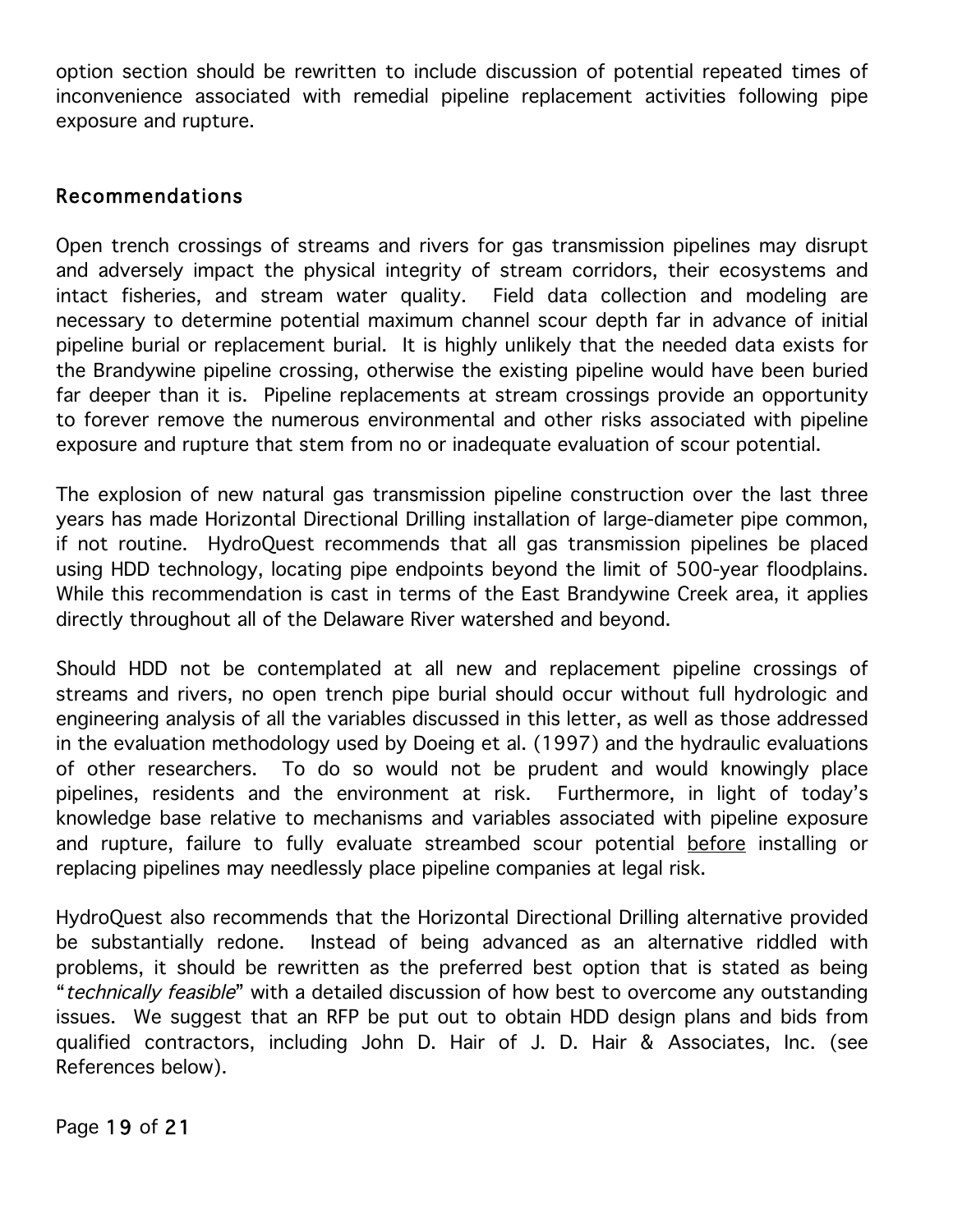In addition, the alternatives analysis needs to be rewritten to consider the open trench harms discussed in this comment and to assess the impacts and costs of laying the pipe in a trench that is a minimum of 24 feet below the surface of the creek bed in order to protect against exposure and/or rupture by scour.

Sincerely yours,

Paul a. Rubin

 Paul A. Rubin HydroQuest

#### References

Aronson, J.G., Raykin, V. and Skopets, M., 2007, Pipeline Stream Crossings – International Industry Best Practices for Russia/CIS. Society of Petroleum Engineers 108876.

Billings Gazette, July 21, 2011: http://billingsgazette.com/news/state-andregional/montana/article\_c8d20d9e-b391-11e0-941f-001cc4c002e0.html

Billings Gazette. Feb. 8, 2012: http://billingsgazette.com/news/local/feds-few-pipeline-plans-account-for-riverrisks/article\_b2ecac80-d313-53c9-a914-906a97aedb9d.html?oCampaign=hottopics

CETCO, 3-16-12, Material Safety Data Sheet (MSDS) for Puregold Medium Chips (Bentonite: CAS # 1302-78-9); http://www.cetco.com/

De La Motte, J., J. Spiekhout, et al., 2004, Lowering a 42-in In-Service Pipeline in an Estuary Crossing. Pipeline World (3 June).

Doeing, B.J., Williams, D.T. and Bradley, J.B., 1997, Gas Pipeline Erosion Failures: January 1993 Floods, Gila River Basin, Arizona. In Storm-Induced Geologic Hazards, Case Histories from the 1992-1993 Winter in Southern California and Arizona; Geological Society of America; Reviews in Engineering Geology, Volume XI (ed. Robert A. Larson).

Fogg, J. and Hadley, H., 2007, Hydraulic Considerations for Pipelines Crossing Stream Channels. Technical Note 423. BLM/ST/ST-07/007+2880. U.S. Department of the Interior, Bureau of Land Management, National Science and Technology Center, Denver, CO. 20 pp. http://www.blm.gov/nstc/library/techno2.htm.

Page 20 of 21